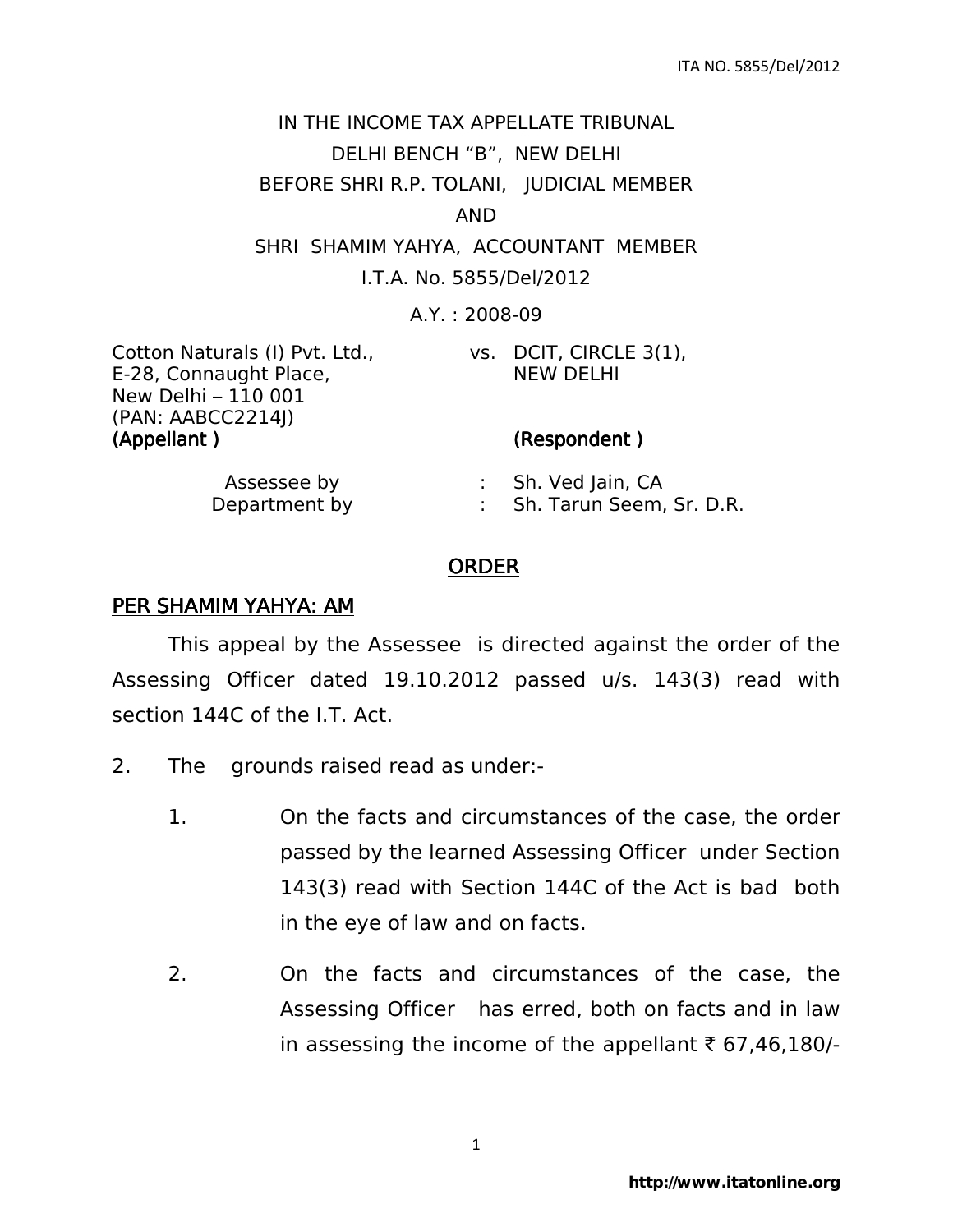as against income of Rs. 20,75,768/- declared by the assessee.

- 3. On the facts and circumstances of the case, the learned AO has erred both on facts and in law in making an addition of Rs.47,45,416/- as difference in arm's length price determined by Transfer Pricing Officer (TPO) in pursuance of DRP's order & the appellant.
- 4. On the facts and circumstances of the case, the Hon'ble DRP has erred both on facts and in law In determining reasonable interest rate at 13.25% as against 4% determined and levied by the assessee in respect of loan advanced by it in US Dollar to its subsidiary company in U.S.A.
- 5. On the facts and circumstances of the case, the Hon'ble DRP has erred both on facts and in law in ignoring the contention of the appellant that the comparison made by the Transfer Pricing Officer for determining the rate of interest on a transaction of a loan availed by an Indian entity is unjustified.
- 6. On the facts and circumstances of the case, the Hon'ble DRP has erred both on facts and in law in ignoring the contention of the appellant that for the purpose of determining the rate of interest the currency in which the loan has been advanced has to be taken into consideration and the rate of interest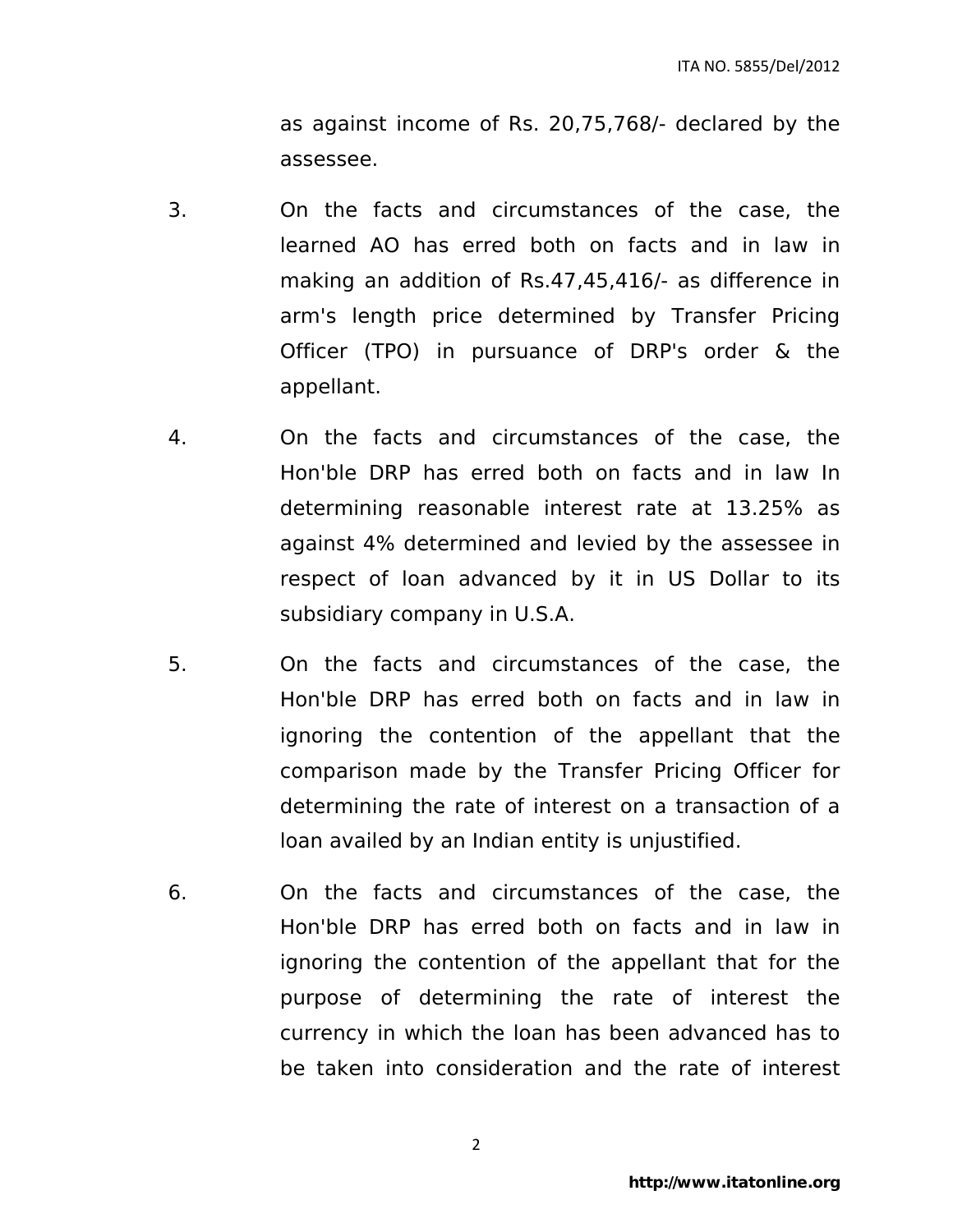cannot be based on the PLR rate of Reserve Bank of India in respect of Indian Rupees.

- 7. On the facts and circumstances of the case, the Hon'ble DRP has erred both on facts and in law in ignoring the contention of the appellant that the interest rate in respect of international transaction in foreign currency has to be in accordance with LIBOR.
- 8. On the facts and circumstances of the case, the Hon'ble DRP has erred both on facts and in law in the contention of the appellant that the adjustment on account of transaction cost by the TPO is per se on wrong assumption of facts.
- 9. On the facts and circumstances of the case, the Hon'ble DRP has erred both on facts and in law in ignoring the contention that this loan having been advanced at a fixed rate way back in the year 2002 and 2003, the interest rate cannot be varied or changed in the year under consideration.
- 10(i) That the above said addition has been made ignoring the detailed transfer pricing study made by the appellant for determining the arm's length price.
- (ii) On the facts and circumstances of the case, the learned AO has erred both on facts and in law in making the above-said addition without qualifying comparable instance for rate of interest on the comparable transaction.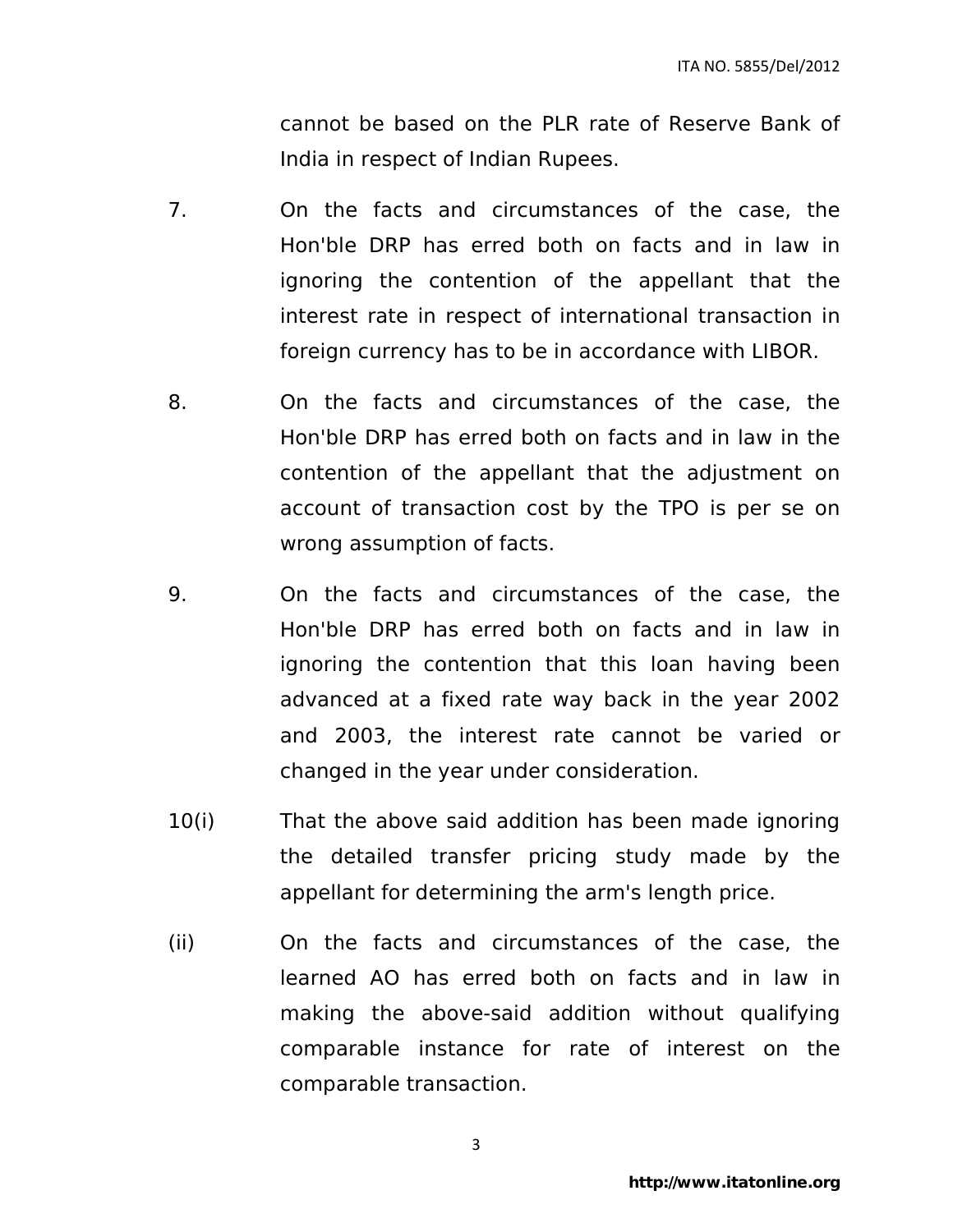- 11. On the facts and circumstances of the case, the learned AO has erred both on facts and in law in ignoring the contention of the assessee that the variation of 5%, plus-minus arm's length interest determined will not be applicable in the case of the assessee ignoring the specific provisions of the Act.
- 12. On the facts and circumstances of the case Hon'ble DRP has erred hath on facts and in law in ignoring the contention of the appellant that the loan being advanced by parent company to the subsidiary company there was no need to make adjustment on account of security.
- 13. That the appellant craves leave to add, amend or alter any of the grounds of appeal.

3. The assessee in this case is a leading manufacturer of rider apparel. As per the 3CEB Report and TP document, the following are the details of the international transactions entered into by the taxpayer with its associated enterprises during the year 2006-07:-

| Equestrian Apparel sold to JPC Equestrian Inc | ₹48191540/-    |
|-----------------------------------------------|----------------|
| Loan provided to JPC Equestrian Inc           | $10,50,000$ \$ |
| Interest received                             | ₹ 20,52,072/-  |

3.1 As per the TP document, CUP method has been chosen to bench mark the sale of apparel as well as interest received on loan. The assessee has contended that since the sale of apparel to uncontrolled enterprises are at a lower ate, the same are at Arm's Length. In the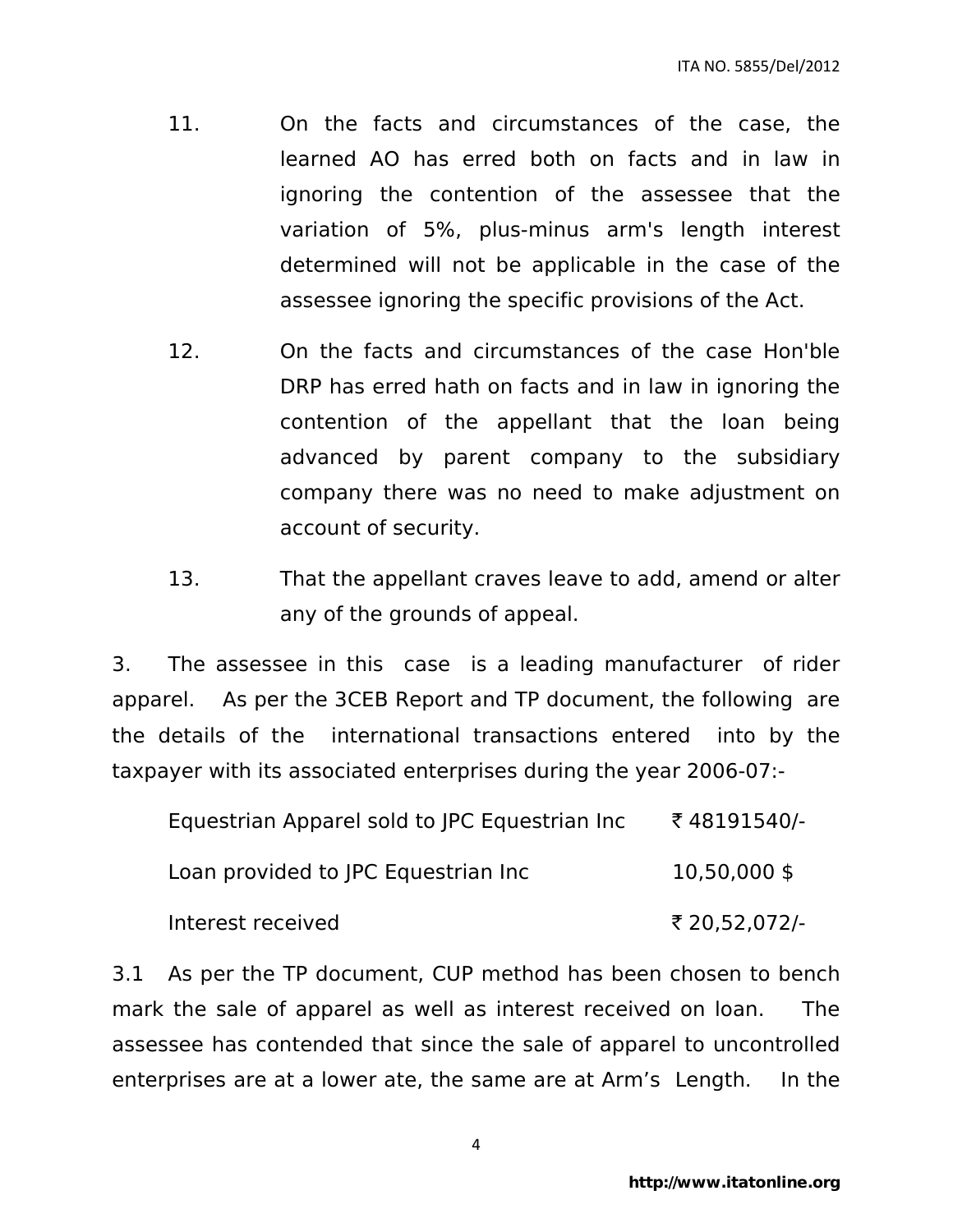case of interest, the assessee has mentioned that it has received interest at a rate of 4% which is comparable with the export packing credit rate obtained from independent Banks in India.

3.2 The Transfer Pricing Officer noticed from the balance sheet of the tax payer for the A.Y. 2008-09 that certain amounts given as loans by the taxpayer to its associated enterprises were outstanding as on 31.3.2007. The amount of loan which has also been reported in Form 3CEB is \$ 10,50,000. The TPO further observed that in a situation where Indian company has been chosen as the tested party, the comparable rates for benchmarking the interest have to be selected from the Indian domain. He observed that it is to be seen that what the assessee would have earned by giving loans in the Indian market. It cannot be compared with the rate of interest that the AE would have paid to some third party. The TPO held that the assessee cannot be compared to the Barclays Bank. That one has to see what the independent parties in comparable transactions would do i.e. if the same loan transactions takes place between two independent entities, what they would expect in terms of compensation for the loan transaction entered into between them. The Assessing Officer issued notices and obtained details from the tax payer. Assessing Officer observed that the tax payer has not submitted the financials of the subsidiary in the U.S. TPO summarized his views as under:-

"The above arguments of the Department can be summarized as under:-

a) The tax payer has extended loan to its associated enterprise at 4%.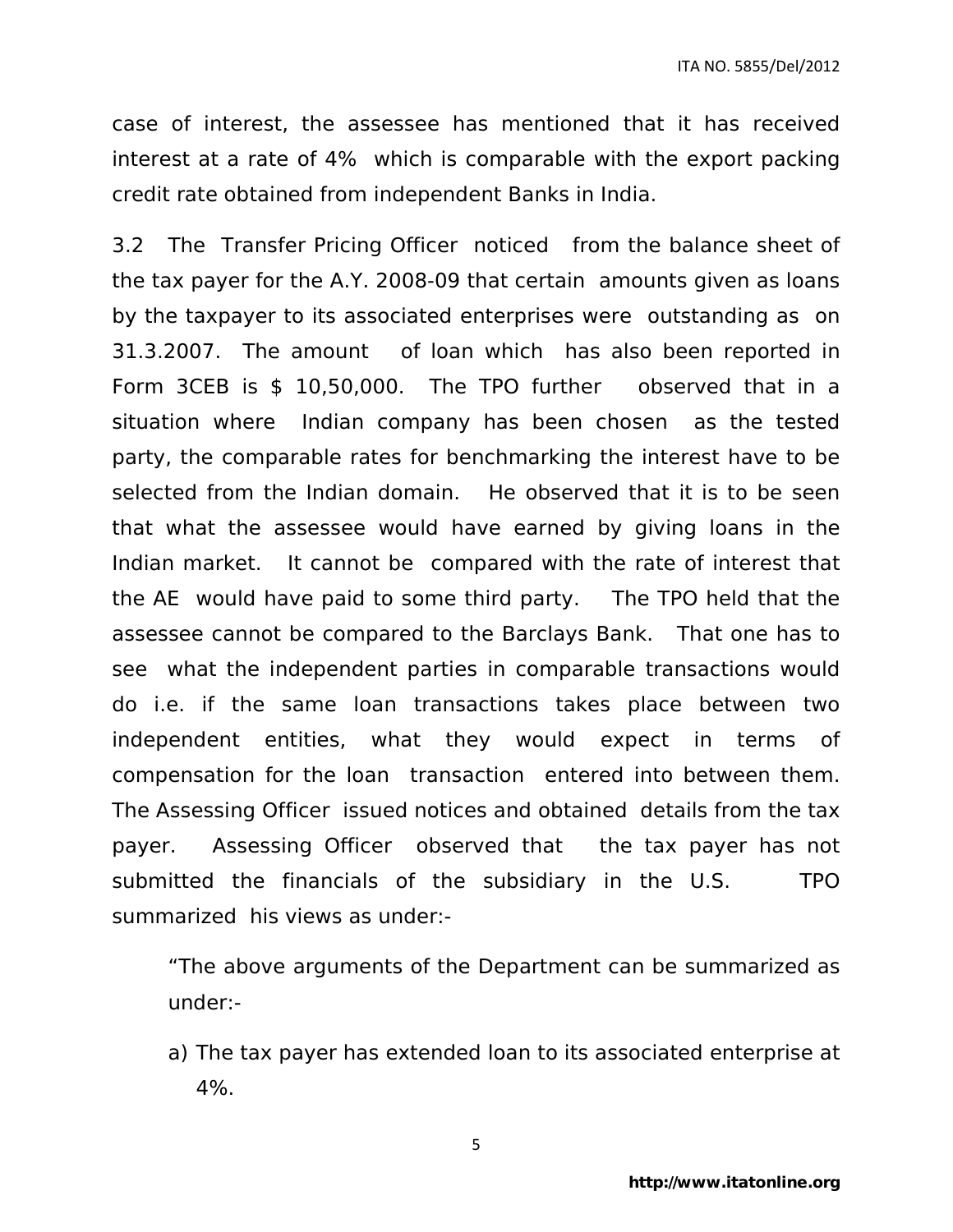- b) Lending or borrowing is not one of the main businesses of the taxpayer.
- c) Two independent enterprise in the similar circumstances as that of the tax payer and its subsidiary would have charged arm's length interest as compensation for the financial facility provided by one party to another keeping in view the financials of the subsidiary and no security being offered.
- d) But for the relationship between the tax payer and its subsidiary, the tax payer would have earned interest on the loan extended by it in terms that an independent enterprise would have earned.
- e) The business prudence or necessity of advancing loans to subsidiary is not relevant for computing arm's length price in unrelated party transactions."

3.3 Transfer Pricing Officer further observed that tax payers has made loan to its AEs at @ 4% interest. That similar uncontrolled transaction would have provided for interest which is at arm's length. That the circumstances in which the tax payer and its subsidiary is operating i.e. what is the interest that would have been earned if such loans were given to unrelated parties in similar situation as that of subsidiary. TPO further observed that since the tested party is tax payer, the prevalent interest that could have earned by the tax payer by advancing a loan to an unrelated party in India with the same financial health as that of the tax payer's subsidiary is to be considered. However, the TPO noted that the tax payer has not submitted the financials of the subsidiary, the financial health of the subsidiary cannot be judged.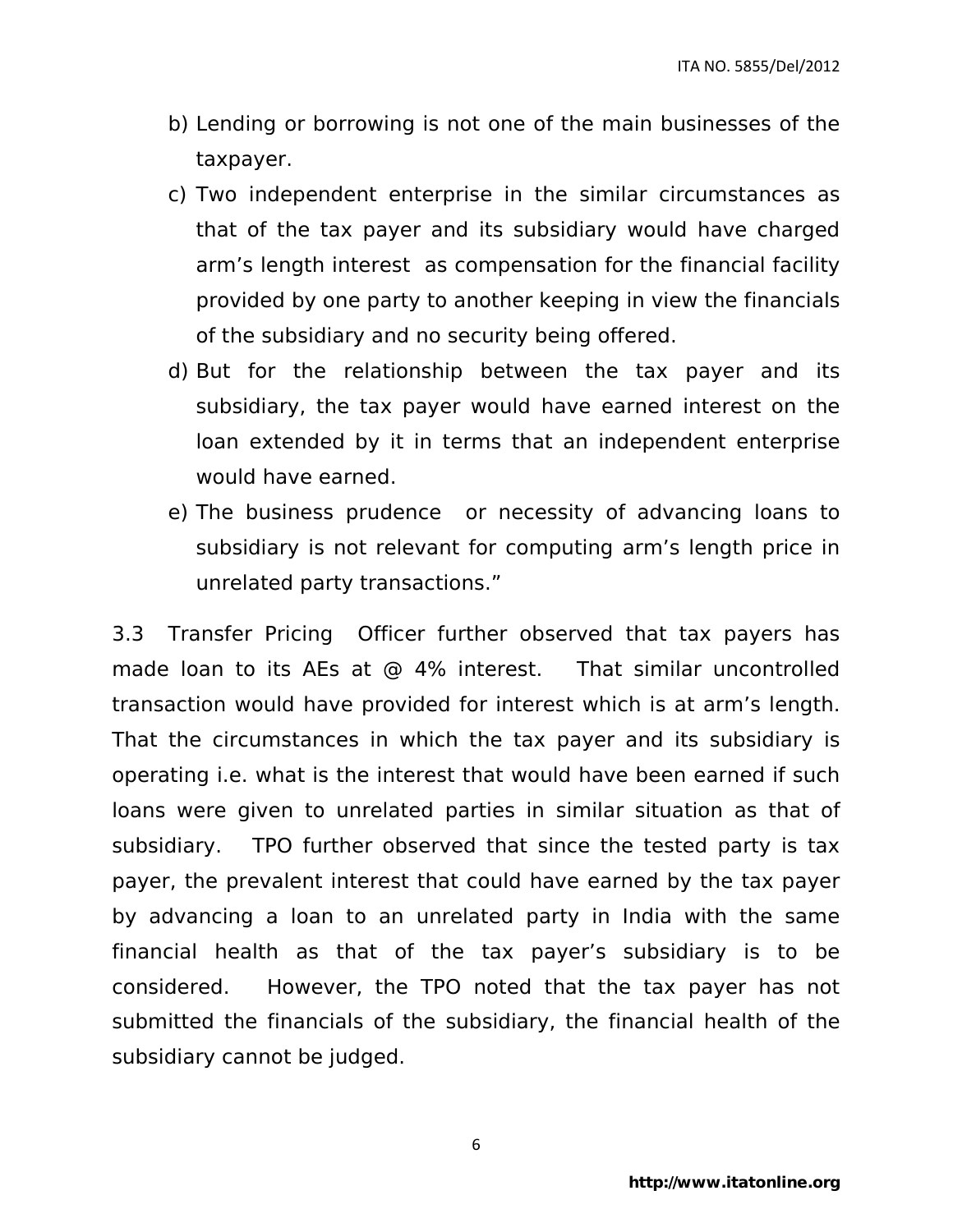3.4 Assessing Officer further observed that it has been held that while deciding the interest that may be charged on receivables from AE's, Libor rate for calculating interest is not proper, as for calculating the cost factor of the assessee in India, the potential loss suffered by him is to be considered. Instead of US rate, Indian rate is to be adopted. Assessing Officer further observed that an independent person in India would expect the maximum return on its investment and if the lending rate is higher in Indian currency then he would not lend in foreign currency where the lending rate is not so attractive. Had the AE of the assessee been the tested party, then the labor rate would have been of any significance. That it should also not be forgotten that, had the AE of the assessee company would have got loan from any bank or FI in its state of residency at Libor rate, then why it did not avail of loan at such a rate. In view of the above, Assessing Officer proposed interest rate of 17.26% per annum (average yield on unrated bonds for the F.Y. 2007-08) to be adopted as the uncontrolled interest rate to arrive at the interest charged at arm's length.

3.5 TPO further observed that Indian companies go for External Commercial Borrowings as the interest rates on ECB loans are generally cheaper than the prevailing interest rates in the domestic market. That thus as can be seen that while borrowing money by X (in India) from Y (outside India), the interest rates are benchmarked with LIBOR and the interest rate above Libor is decided by the stand alone credit rating of X. That on the contrary, no company in India would like to invest in the form of loan outside India and that also without security as the interest returns in India would be higher than those prevailing in developed markets. Thus, while lending money by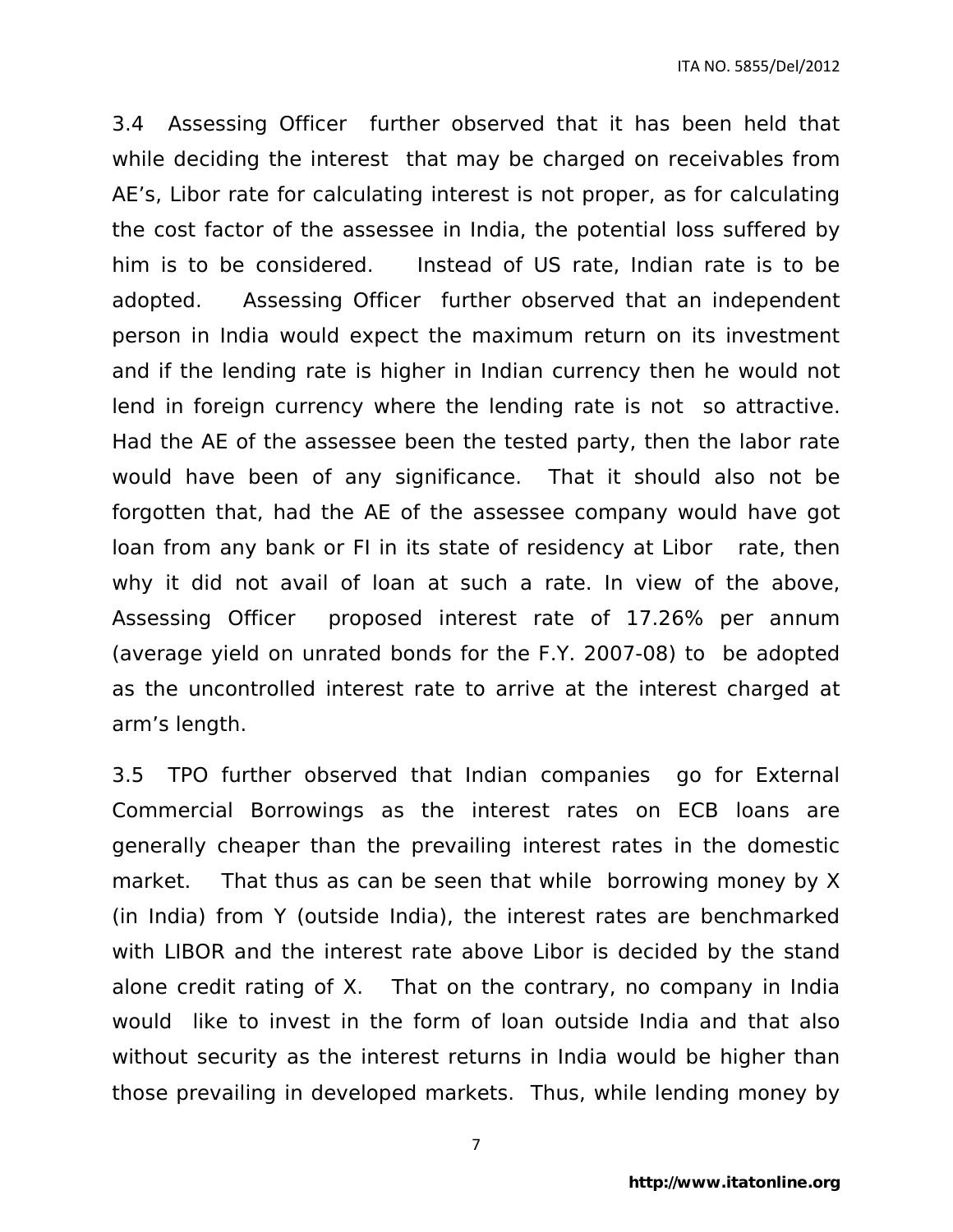X (in India) and Y (Outside India), the interest rates would be benchmarked against those prevailing in India for investing in corporate bonds (which are without security). Thus the benchmarking rate for lending would be different from that of borrowing.

3.6 Assessing Officer further observed that if loan given to foreign entity is to be benchmarked with LIBOR or FCNR loan rates, then following is the manner in which the arm's length price would be arrived at:

- i) The prevailing rate of interest for foreign currency loans extended by Banks in India for companies with similar credit rating as that of the AE on stand alone basis.
- ii) The additional transaction costs for the tax payers to get similar loan by a Bank in India.
- iii) Adjustments needs to be made for the tax payer for credit risk/ single customer risk as it is not into lending and borrowing money. Banks spread their risk various customers whereas the same is not possible for the tax payer in its loan transactions. Thus the taxpayer has higher risk than the banker in lending money to its related party.
- iv) Adjustment needs to be made for no security offered by the related party. Banks generally ask for security even for foreign currency loans. But in the loan transaction between the taxpayer and the AE, there is no security provided by the AE to the tax payer.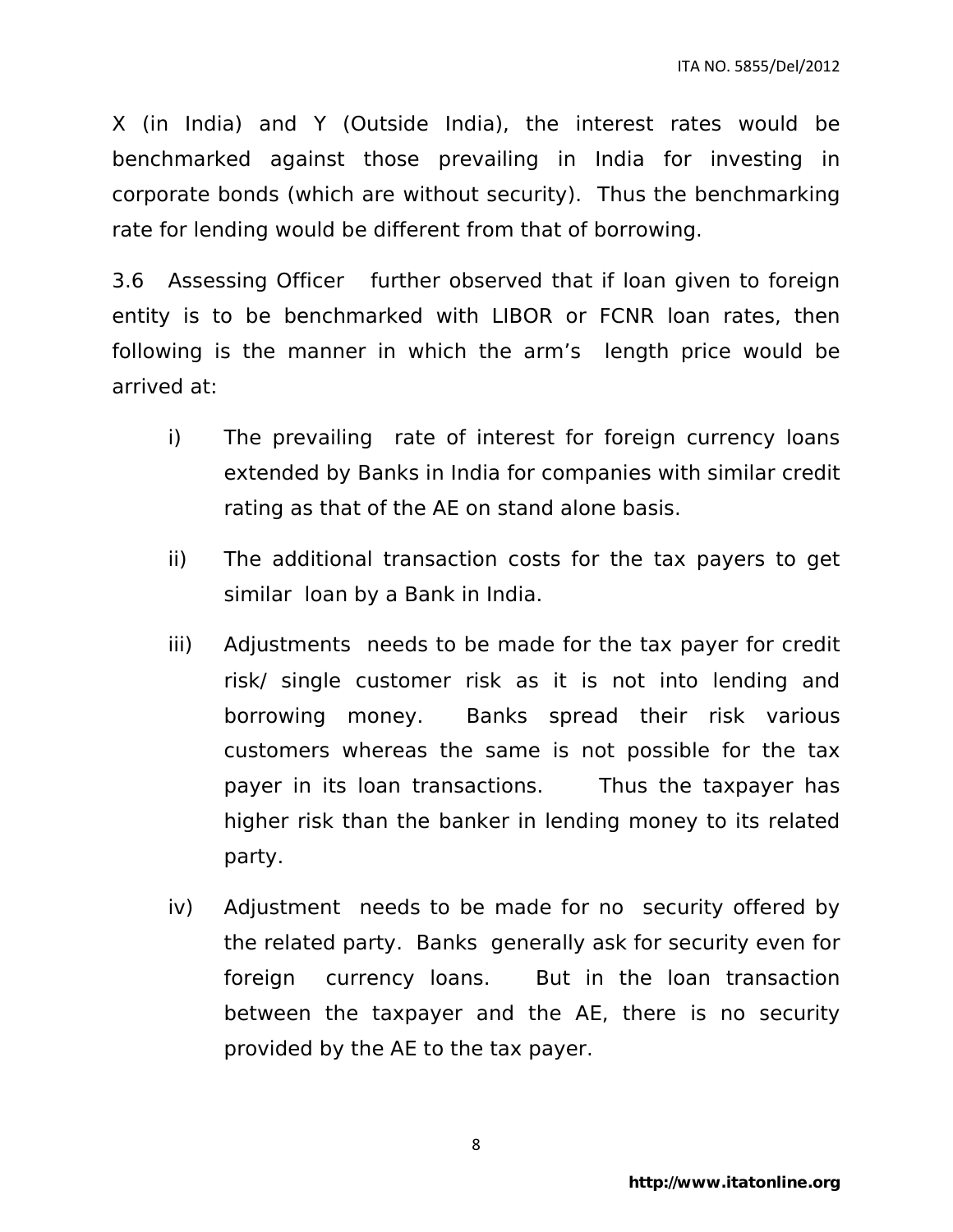3.7 After discussing the above facets the Assessing Officer concluded as under:-

| "CUP rate is thus arrived at as under:-             |   |                                                                                   |
|-----------------------------------------------------|---|-----------------------------------------------------------------------------------|
| Basic interest rate for the credit rating of the AE |   | 9.88%                                                                             |
| Add: Transaction cost                               |   | 395 basis points                                                                  |
| CUP rate                                            |   | 13.83%                                                                            |
| Add: Adjustment for security                        |   | Not computed                                                                      |
| Final CUP rate                                      | > | 13.83 + Adjustment<br>for security $+$ risk<br>adjustment for single<br>customer. |

Keeping in view that no security is offered by the subsidiary and also that the tax payer is not into lending and borrowing money, if the adjustments for risk of single customer, for security/ collateral, credit rating of AE of the assessee is also made, then the interest rate would reach almost the same rate of interest at 17.26%, which has been arrived at, in the 'primary' analysis done above, by relying upon the Bond Yield data supplied by the CRISIL.

The assessee has also not challenged / objected to the credit rating of the AE taken by the TPO at highest of the range (BB to D). Therefore, even going by the alternative calculation, the rate of interest arrived at 17.26% is fair and reasonable.

6. Computation of Arm's Length Price :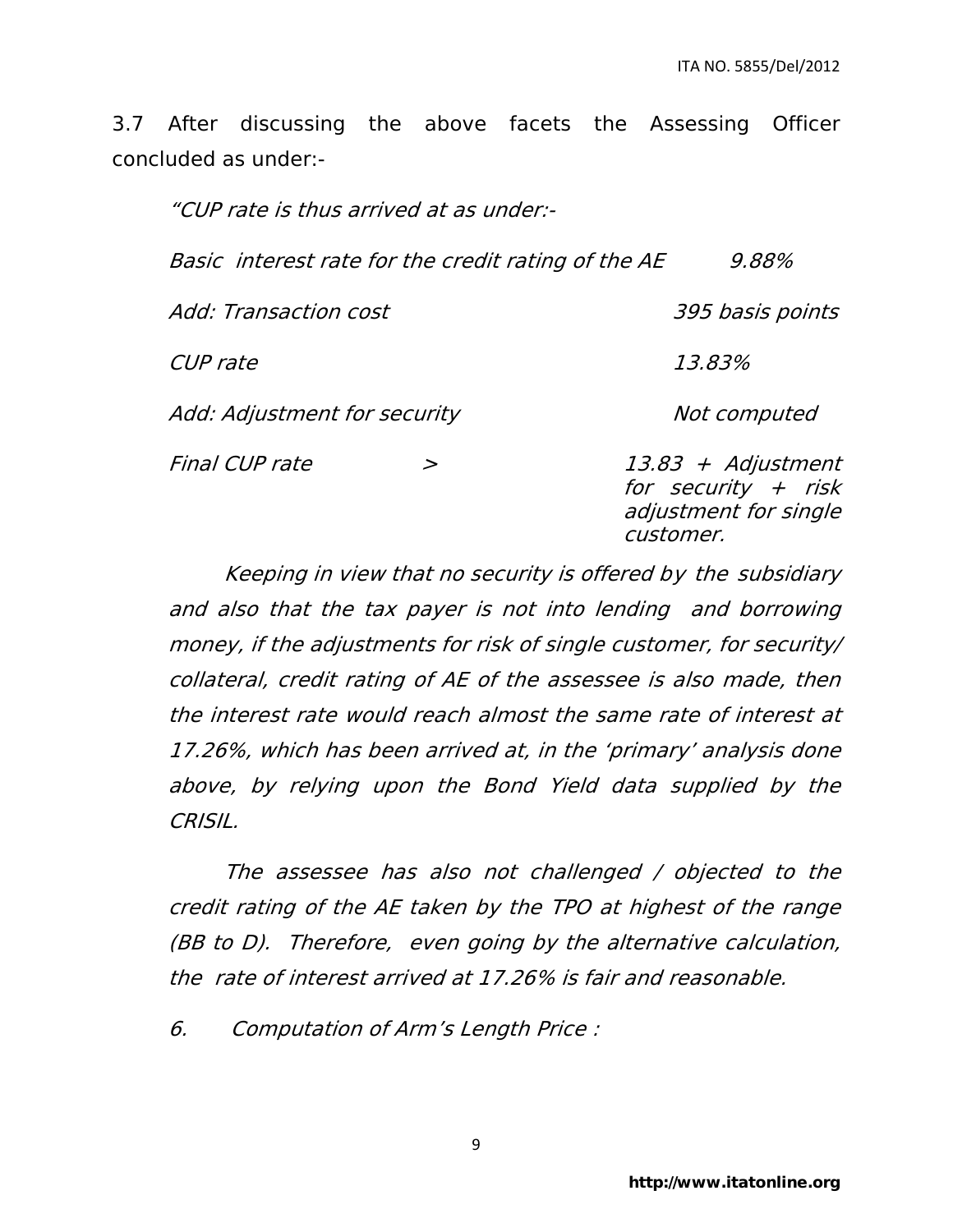Based on the above, the arms length price of the international transactions entered into by the tax payer (providing financial facility in the form of working capital loan to its associated enterprises) is computed as under:-

6.1 Computation of Arms Length Price :

| The amount on which interest of $\bar{\tau}$ INR 5,13,01,800/- |             |
|----------------------------------------------------------------|-------------|
| 2052072 at 4% has been received                                |             |
| Arms Length Interest Rate                                      | 17.26% p.a. |
| Arms length price @ 17.26% p.a. ₹88,54,691/-                   |             |
| on the amount of $\bar{\tau}$ 5,13,01,800/-                    |             |

6.2 Price received vis-a-vis the Arms Length Price :

The price charged by the tax payer at  $\bar{\tau}$  NIL in the form of interest to its Associated Enterprises is compared to the Arms Length Price or interest as under:-

| Arms length interest | ₹ 88,54,691/- |
|----------------------|---------------|
| Interest received    | ₹ 20,52,072/- |

Shortfall being adjustment  $u/s$  92CA-  $\bar{\tau}$  68,02,619/-

The above amount of  $\bar{\tau}$  68,02,619/- is treated as an adjustment u/s. 92CA."

4. Against the above order the Assessee filed objections before the DRP.

5. The assessee inter-alia submitted that the comparison has to be made with respect of advance or loan in USA and not based on Indian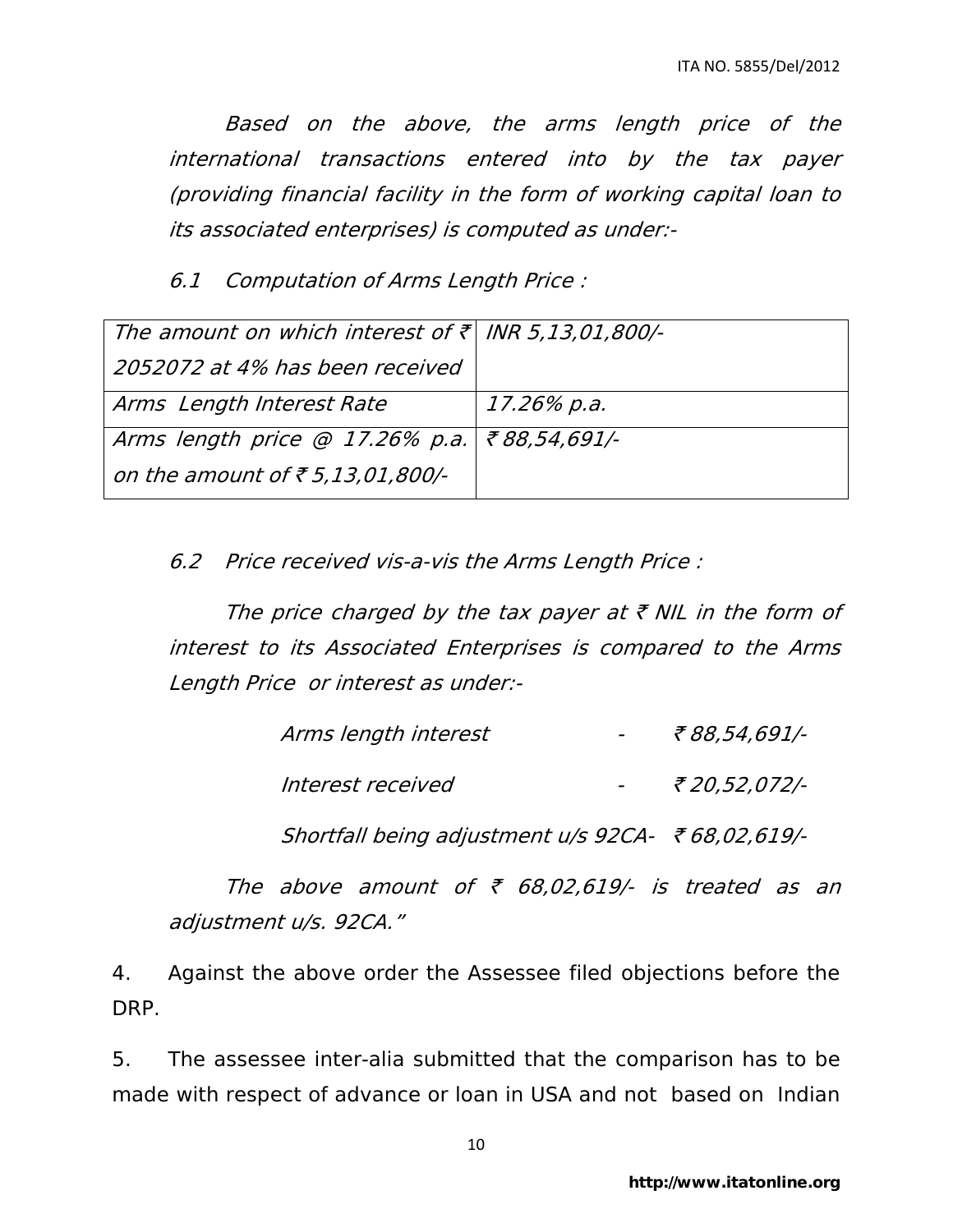conditions. The comparison could also be with rate of interest being paid by the multinational companies or banks in respect of money borrowed from India. After considering the various objections of the assessee the DRP concluded as under:-

> "7.2 We have examined the issue and we agree with the TPO that no security was offered by the subsidiary and the main business of the assessee was not lending and borrowing money. We find that the AE being new did not have adequate credit rating in USA so the Indian parent company gave the loan; hence a transaction cost needs to be loaded. This factor would have to be taken into account for computing arms's length price. Further, loan was given on fixed rate of interest out of share holders. In reality both sets of shareholders are same and security aspect is therefore, embedded by default in this transaction. In the circumstances, there is no requirement for further addition on account of security. However, we are of the opinion that the Arm's length interest rate may be taken as the PLR of RBI for the financial year 2007-08. The TPO is directed accordingly.

9. Directions under section 144(c) of the I.T. Act.

 The DRP after considering all arguments of the assessee and submissions of TPO /Assessing Officer as well as evidences on record has passed the above order.

 In view of discussion on each of the grounds of objection, the Assessing Officer is directed to complete the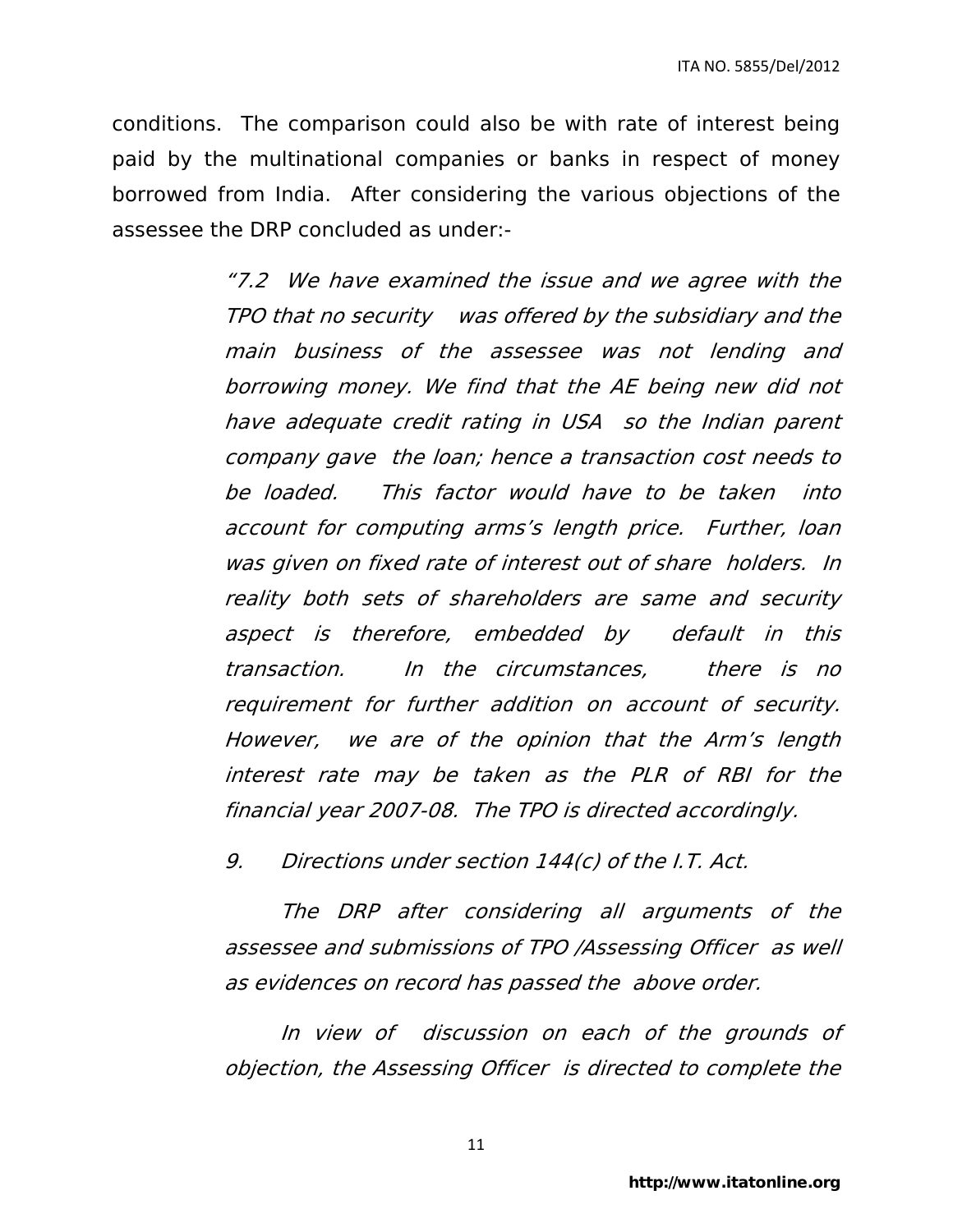assessment according to the direction of the DRP as above. The objections of the assessee are disposed off as above."

6. In pursuant to the directions from the DRP, TPO recomputed the ALP on interest as under:-

| The amount on which interest of ₹ $\xi$ 5,13,01,800/-<br>2052072 at 4% has been<br>received. |  |
|----------------------------------------------------------------------------------------------|--|
| Arm's length interest rate as 13.25%<br>directed by DRP                                      |  |
| Arm's length price of the above 67,97,488<br>  interest                                      |  |

The total adjustment as per the DRP directions is as below:-

| Arms length interest @ 13.25%                             | $ \xi$ 67,97,488/- |
|-----------------------------------------------------------|--------------------|
| Interest received                                         | ₹ 20,52,072/-      |
| Shortfall being adjustment u/s. $ \bar{\xi} $ 47,45,416/- |                    |
| 92CA                                                      |                    |

7. Against the above order the assessee is in appeal before us.

8. We have heard the rival contentions in light of the material produced and precedent relied upon.

9. The assessee's submissions are as under:-

"1. The assessee is a company engaged in the business of manufacturing & export of Ready made Garments. During the asstt. year 2008-09 following were the transactions with its associated enterprises -

Equestrian Apparel sold to JPC Equestrian Rs.4,81,91,540/-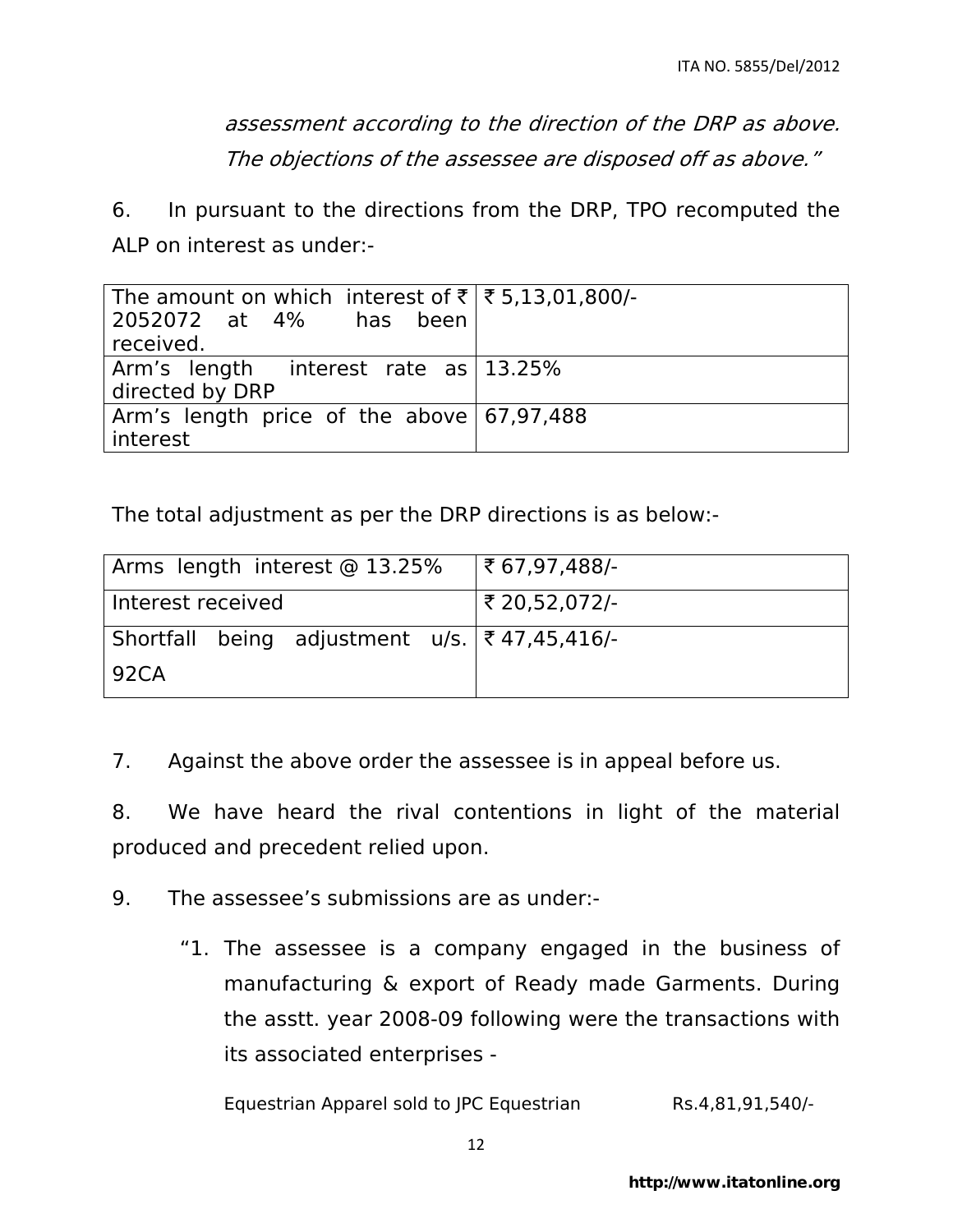Inc. USA Loan provided to JPC Equestrian Inc. USA \$10,50,000 Interest received and Rs. 20,52,101 /-

- 2. The CUP method was chosen to bench mark the sale of apparel as well as interest received on loans.
- 3. The case was referred to the Transfer Pricing Officer. The Ld. TPO vide its order dated 28.10.2011, determined the arm's length price. In its order, the Ld.TPO accepted the arm's length price determined by the assessee in respect of the sale of apparel to the Associated Enterprises. However, in respect of interest on the loan advanced by the assessee to its Associated Enterprise @ 4% per annum was considered to be not at arm's length. The Ld. TPO by making comparison with uncomparables like government bonds and the amount advanced by the Indian banks in foreign currency to entities in India and by making arbitrary additions of transaction cost, security and risk etc. to such rate determined the arm's length rate of interest at 17.26% per annum and proposed an addition of RS.68,02,619/-.
- 4. The assessee carried the matter to DRP and made detailed submissions (PB Pg 278-293). The DRP ignoring all the contentions surprisingly held that loan is in Indian currency hence LIBOR is not the relevant rate and ordered that PLR (Prime Lending Rate of RBI for FY 2007-08 be applied. AO accordingly applied the PLR of 13.25% and made addition of Rs 47,45,416 which is subject matter of appeal. This is the only point of dispute.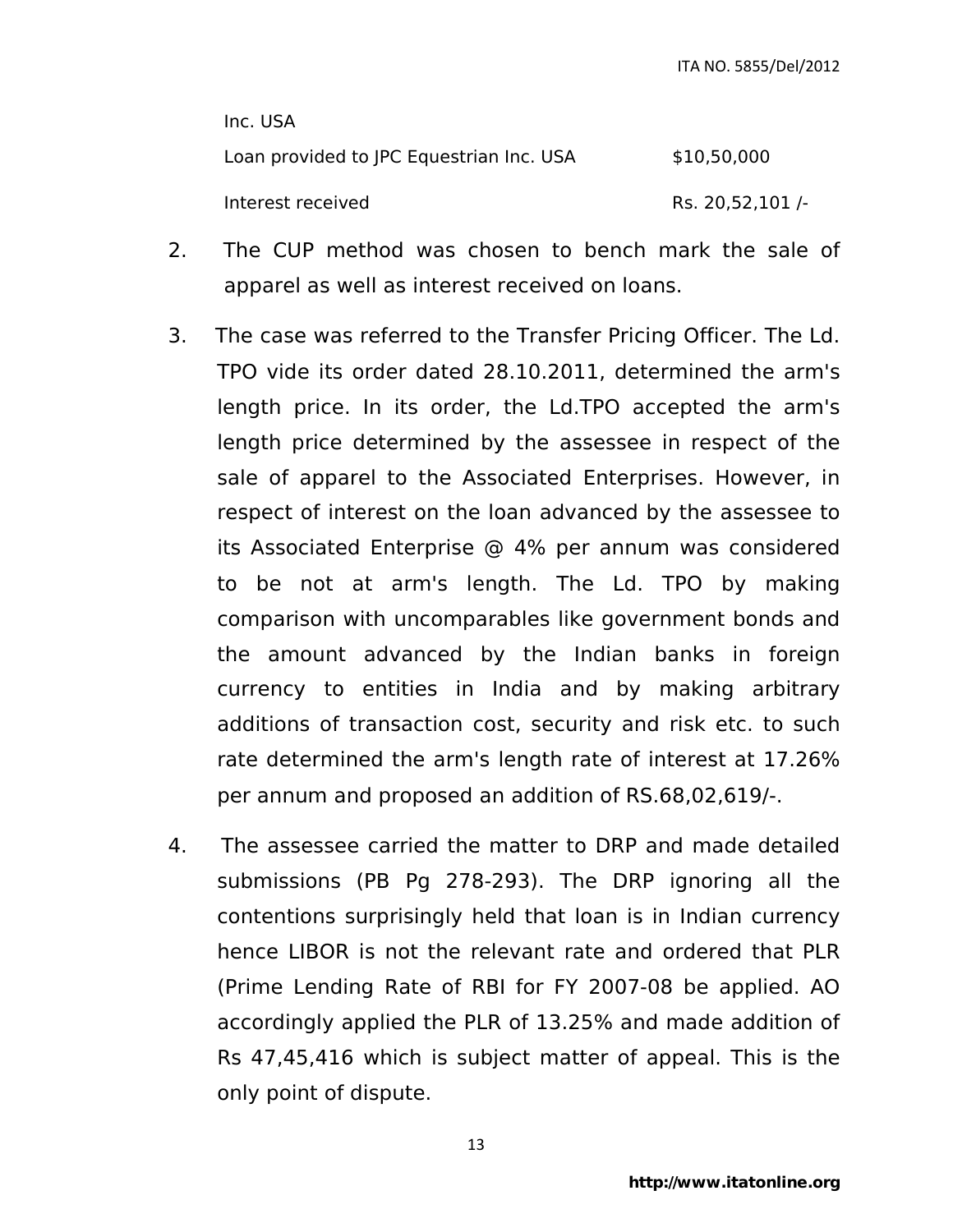- 5.0 Arm's Length Rate of Interest in case of amount advanced in foreign currency
- 5.1 The points ON THIS ISSUE which emerge from the decisions of Hon'ble Tribunal in various cases discussed hereinafter are :-

CUP method is the most appropriate method in order to ascertain arm's length price of the aforesaid international transaction. (In this case also, the method adopted is CUP method)

Where the transaction was of lending money, in foreign currencies, to its foreign subsidiaries, the comparable transaction, therefore, was of foreign currency lended by unrelated parties.

The financial position and credit rating of the subsidiaries will be broadly the same as the holding company.

If that was so, then the domestic prime lending rate would have no applicability and the international rate fixed being LIBOR would come into playas it is the mostly used and recognised benchmark rate for international loan.

5.2 In the case of Siva Industries & Holdings Ltd. v. Asstt. C.I.T. [2011] 11 taxmann.com 404 (Chennai - ITAT), the assessee had granted a loan of Rs. 50 crores to its subsidiary in Mauritius for the purpose of making investments and had charged interest at the rate of 6 per cent per annum. The issue was referred to the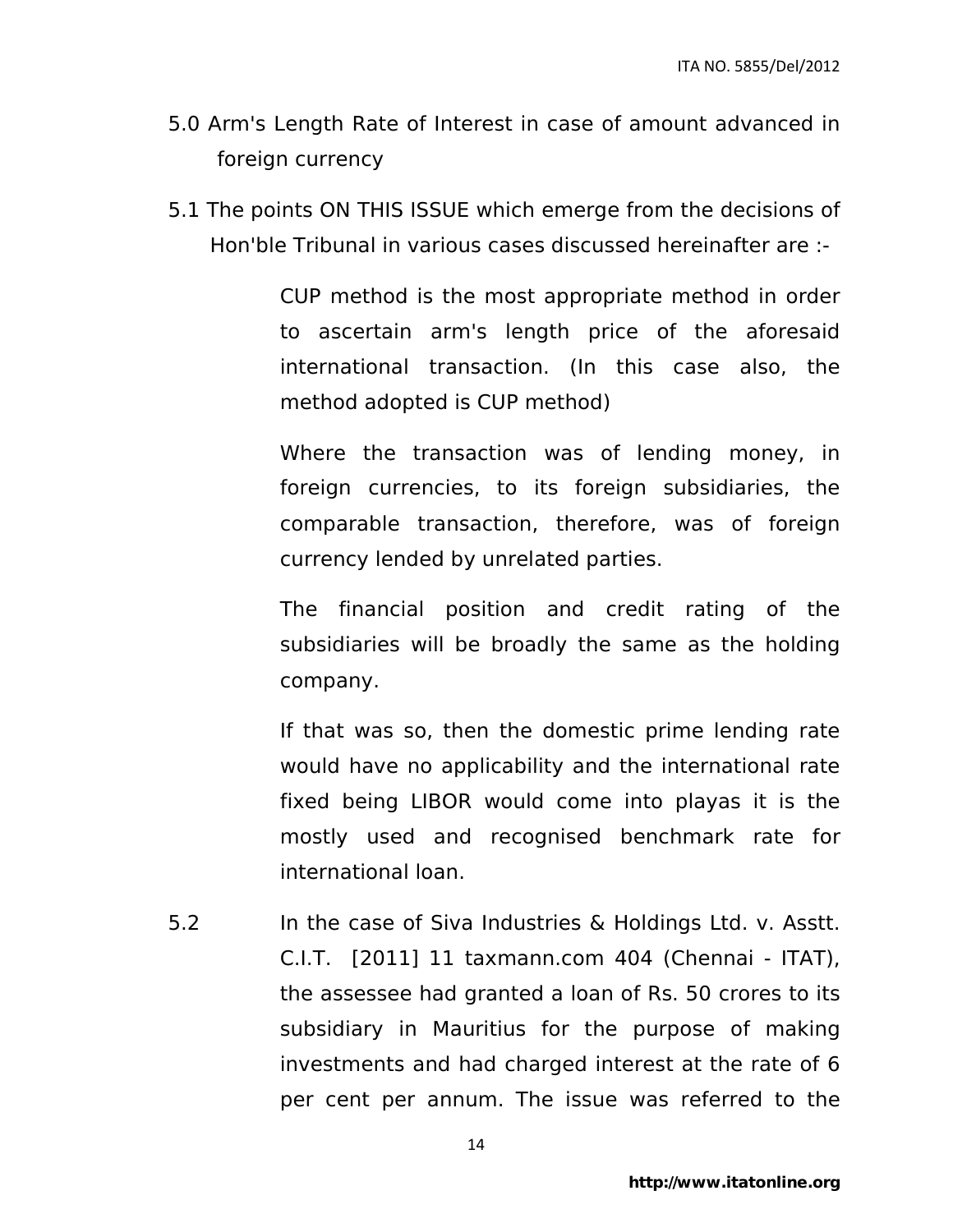TPO. Before the TPO it was submitted that the average of 12 months US \$ denominated LIBOR rate for the period 1-4-2005 to 31-3-2006 was 4.42 per cent and consequently no addition on account of the arm's length interest rate was liable to be made. The Assessing Officer had taken a view that the US\$ denominated LIBOR rate could not be considered as the loan was given from India and the prime lending rate in India was to be considered. Consequently, the Assessing Officer had determined the rate at 11.75 per cent and the difference to the extent of Rs. 45,23,817.53 was added to the assessee's income. The assessee submitted that the prime lending rate was a domestic rate and the transaction done by the assessee was an international transaction for which the LIBOR rate was to be applied. It further submitted that the RBI had also given directions wherein it was specifically mentioned that the LIBOR rate was to be applied. Therefore, it prayed for the deletion of addition to the total income as made by the AO. The Tribunal held that the assessee had given the loan to the associated enterprises in US dollars, and assessee was also receiving interest from the associated enterprises. Once the transaction between the assessee and the associated enterprises was in foreign currency and the transaction was an international transaction, then the transaction would have to be looked upon by applying the commercial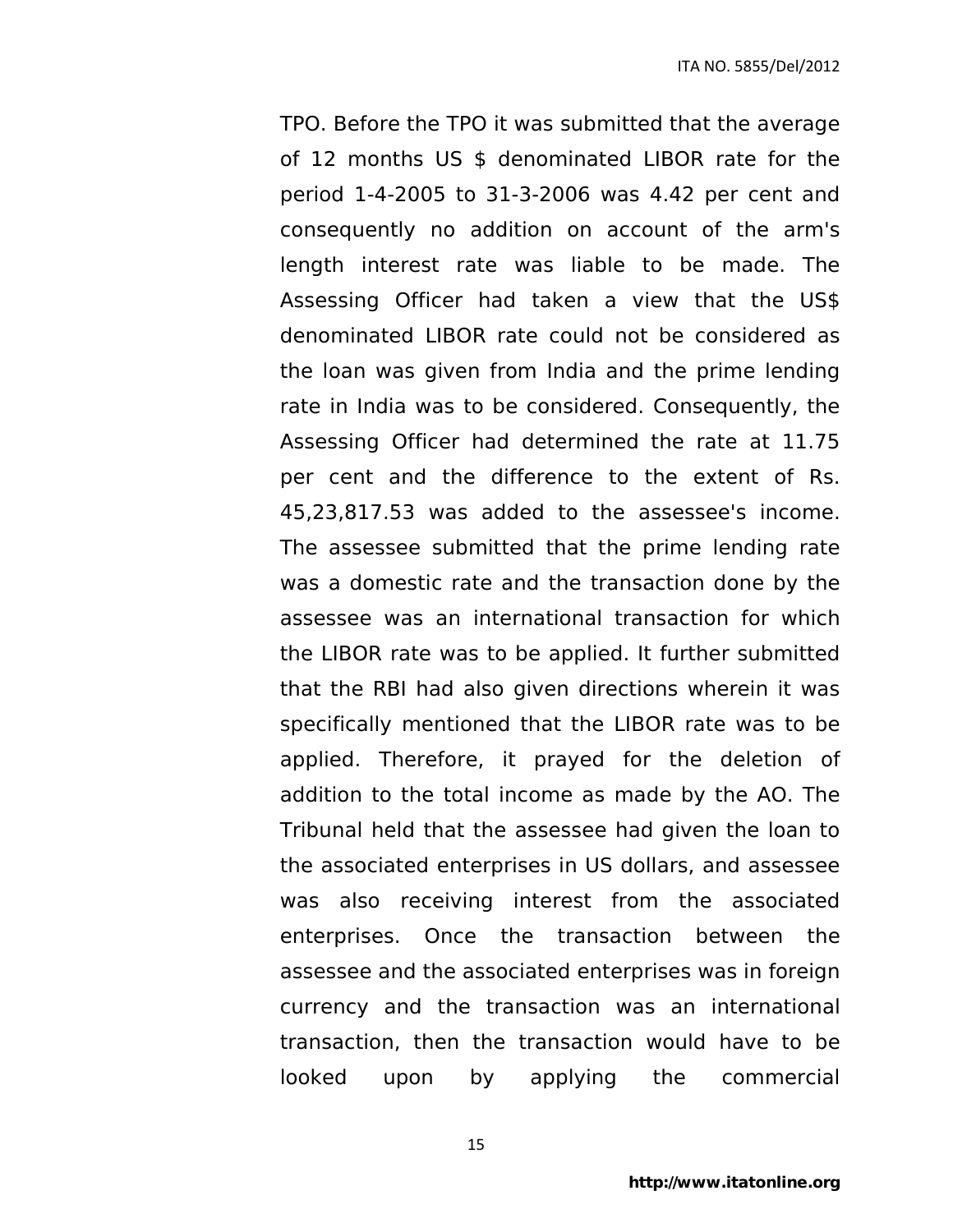principles in regard to international transaction. If that was so, then the domestic prime lending would have no applicability and the international rate fixed being LIBOR would come into play. In the circumstances, the view that LIBOR rate had to be considered while determining the arm's length interest rate in respect of the transaction between the assessee and the associated enterprises was to be upheld. As it was noticed that the average of the LIBOR rate for 1-4- 2005 to 31-3-2006 is 4.42 per cent and the assessee had charged interest at 6 per cent which was higher than the LIBOR rate, no addition on this count was liable to be made in the hands of the assessee. In the circumstances, the addition made by the Assessing Officer on this count was deleted.

5.3 In the case of M/s Four Soft Ltd, Hyderabad v. DCIT (ITA No.1495/HYD/2010), Hon'ble Tribunal held as below:

> "We have considered the rival submissions and perused the materials available on record. We do not find any merit in the arguments of the learned departmental representative as we find that the ALP is to be determined for the international transaction, that is, on international loan and not for the domestic loan. Hence, the comparable, in respect of foreign currency loan in the international market, is to be LIBOR based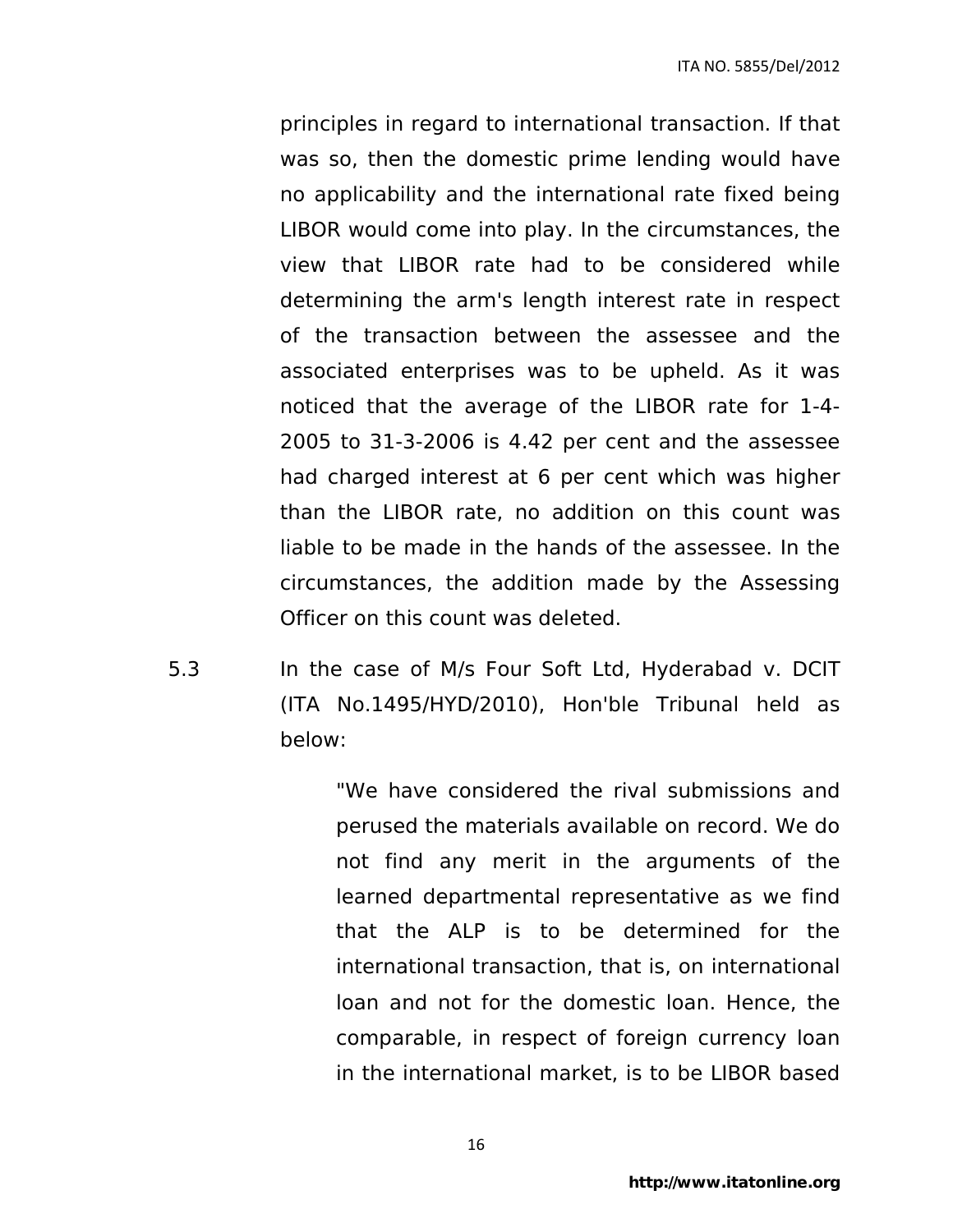which is internationally recognised and adopted. In our considered view, the DRP rightly directed the assessing officer to adopt the LIBOR plus for the purpose of TP adjustment. Our view is fortified by the decision of the Madras Bench in the case of Siva Industries [supra}. We do not find any merit in the arguments of the learned counsel for the assessee that the DRP should have adopted the EURIBOR for the purpose of the TP adjustments, as we find that the mostly used and recognised benchmark rate for international loan is LIBOR based. Hence, the DRP rightly directed the assessing officer to adopt the LIBOR rates. We confirm the directions of the DRP. However, by considering the contentions of the learned counsel for the assessee that the actual LIBOR was 4.42% as against the 5.78% approved by the DRP, we find it proper to restore this issue to the file of the assessing officer, to verify the correctness of the claim made by the assessee company. In view of this matter, we remit this matter to the file of the assessing officer to verify the actual average LIBOR prevailed in the financial year relevant to the assessment year under consideration and adopt the interest rate 4.42% if the claim of the assessee is found correct. The ground raised by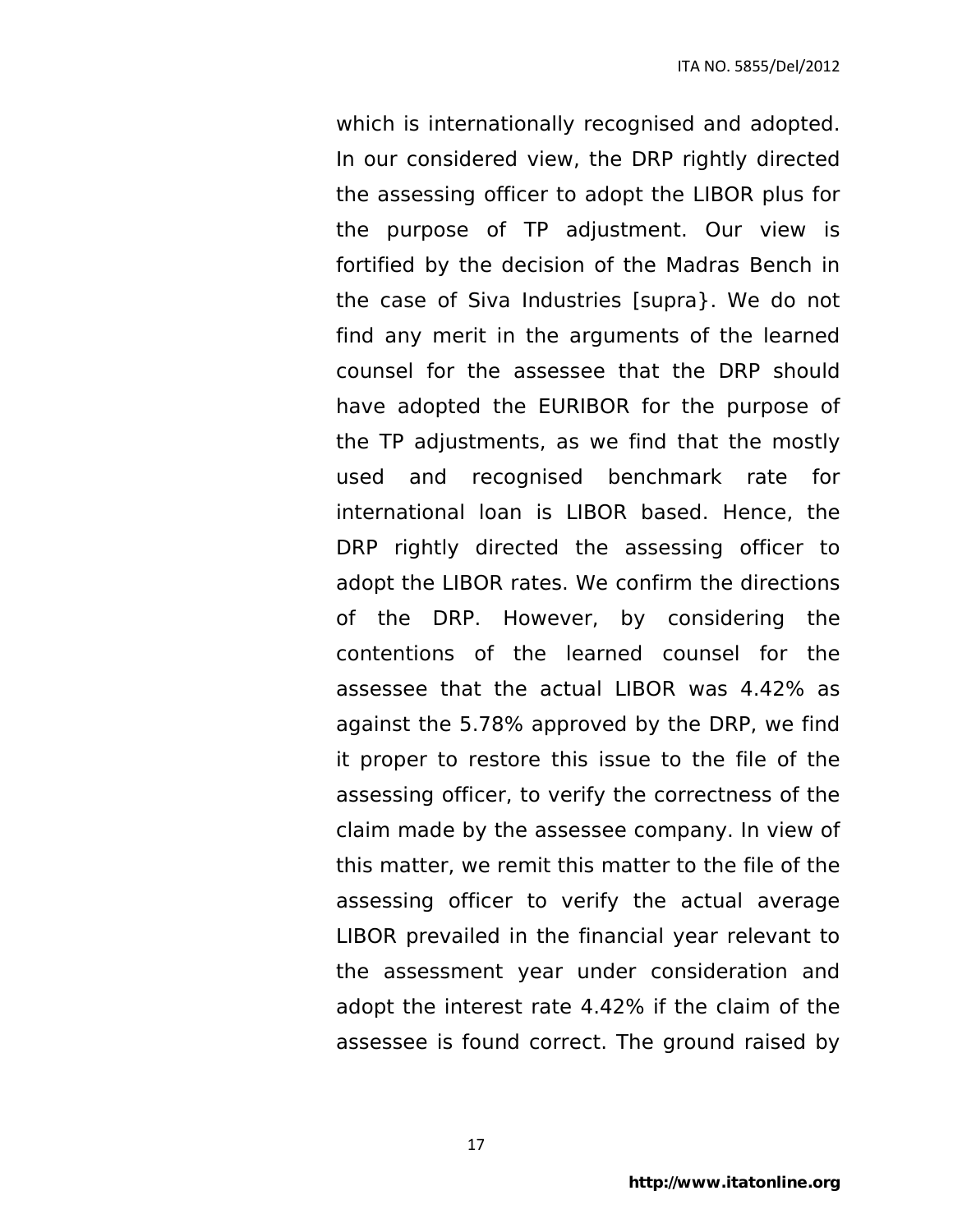the assessee on this issue is partly allowed for statistical purpose. "

5.4 The Mumbai Bench in case of Dy. ClT v. Tech Mahindra Ltd. [2011] 46 SOT 141 (URO)/12 taxmann.com 132 (Mum.) for Assessment Year (AY) 2004-05, held that the arm's length price in case of interest on extended credit period allowed to an Associated Enterprise (AE) based in USA shall be determined on the basis of USD London Inter Bank Offer Rate (LIBOR) instead of applying the rate of interest pertaining to EURO denominated loan charged to AE based in Germany since the AE was based in USA. The facts of the case were that the Assessee in that case was a joint venture between Mahindra & Mahindra Limited (Indian company) and British Telecommunications (UK Company), was engaged in rendering of software services relating to telecommunication, internet technology and engineering etc. During the previous year, the taxpayer had extended credit beyond the stipulated credit period to its AE based in USA without charging any interest on such extended credit period. During the assessment proceedings, the TPO rejected taxpayer's arguments and determined the arm's length interest for such extended credit period to US AE at the rate of 10 percent per annum. The TPO determined this rate based on the rate of interest charged by the taxpayer on Euro denominated loan granted to its German AE. The resultant transfer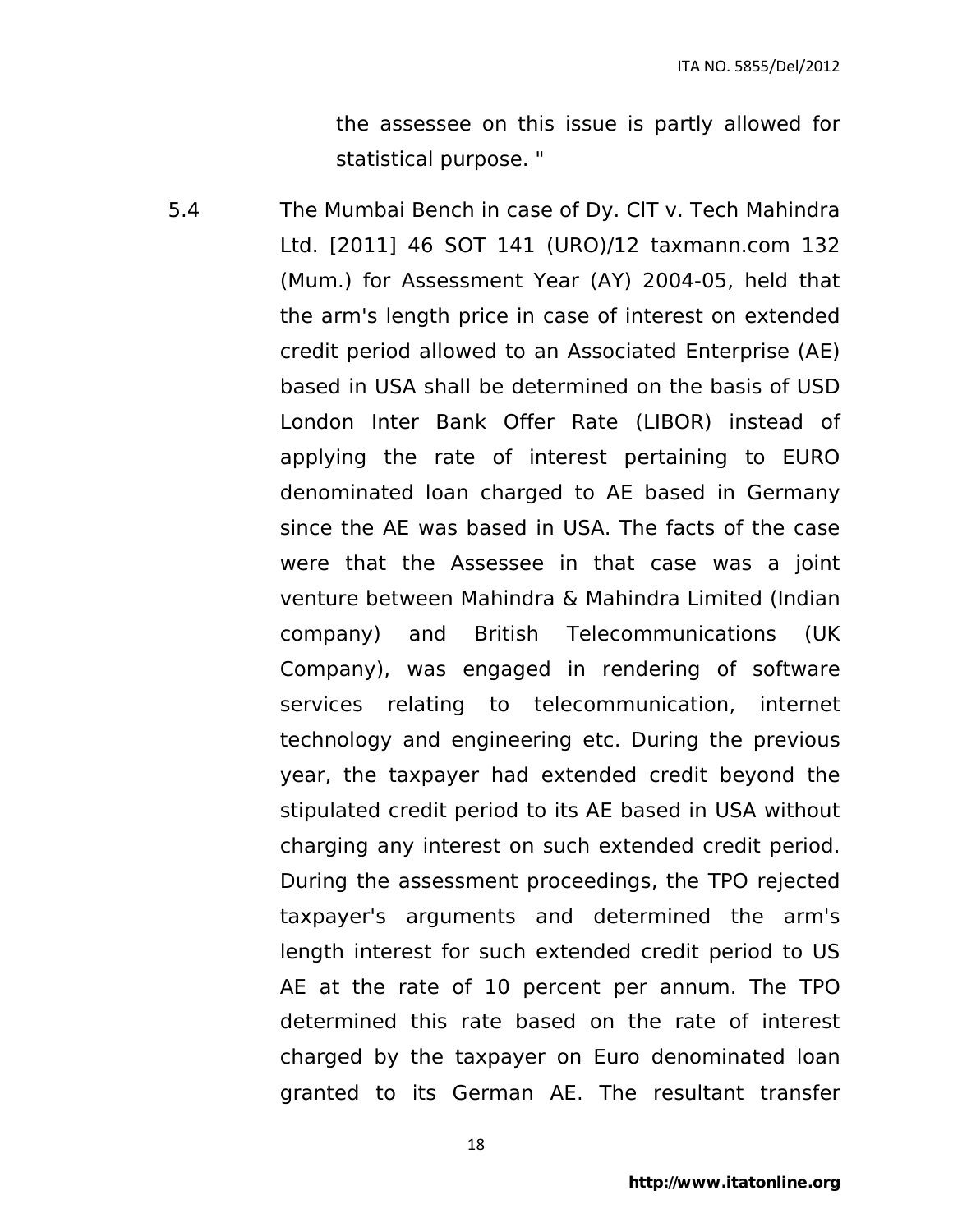pricing adjustment amounted to INR 1.87 crores. The AO adopted the adjustments made by the TPO. Aggrieved by the decision of the AO, the taxpayer filed objections before the Commissioner of Income Tax (Appeals)  $[CIT(A)]$ . The  $CIT(A)$  confirmed the transfer pricing adjustment, however, restricted the same to 2 percent based on the USD LIBOR rate plus 80 basis point mark-up. Aggrieved by the order of the CIT(A), that AO filed an appeal before the Tribunal. The Tribunal held that the TPO made an error in selecting the transaction of charging of interest to German AE on loan granted at the rate of 10 percent per annum as internal comparable. Following the position settled in case Skoda Auto India and Rule 10B(1(a) of the Income-tax Rules, 1962, to be,. an internal comparable under the Comparable Uncontrolled Price (CUP) method, the transaction needs to occur between the taxpayer and an independent party. Even assuming that the adjustment for extended credit was necessary, USD LIBOR is more appropriate basis than the rate of interest on Euro denominated loan considering the fact that the AE is based in USA and commercial principles and practices related to USD denominated extended credit. The Tribunal has also made a crucial point that the arm's length interest rate should be taken from the country of the borrower/debtor, i.e. the rate of interest to be used for benchmarking shall be the rate of interest in respect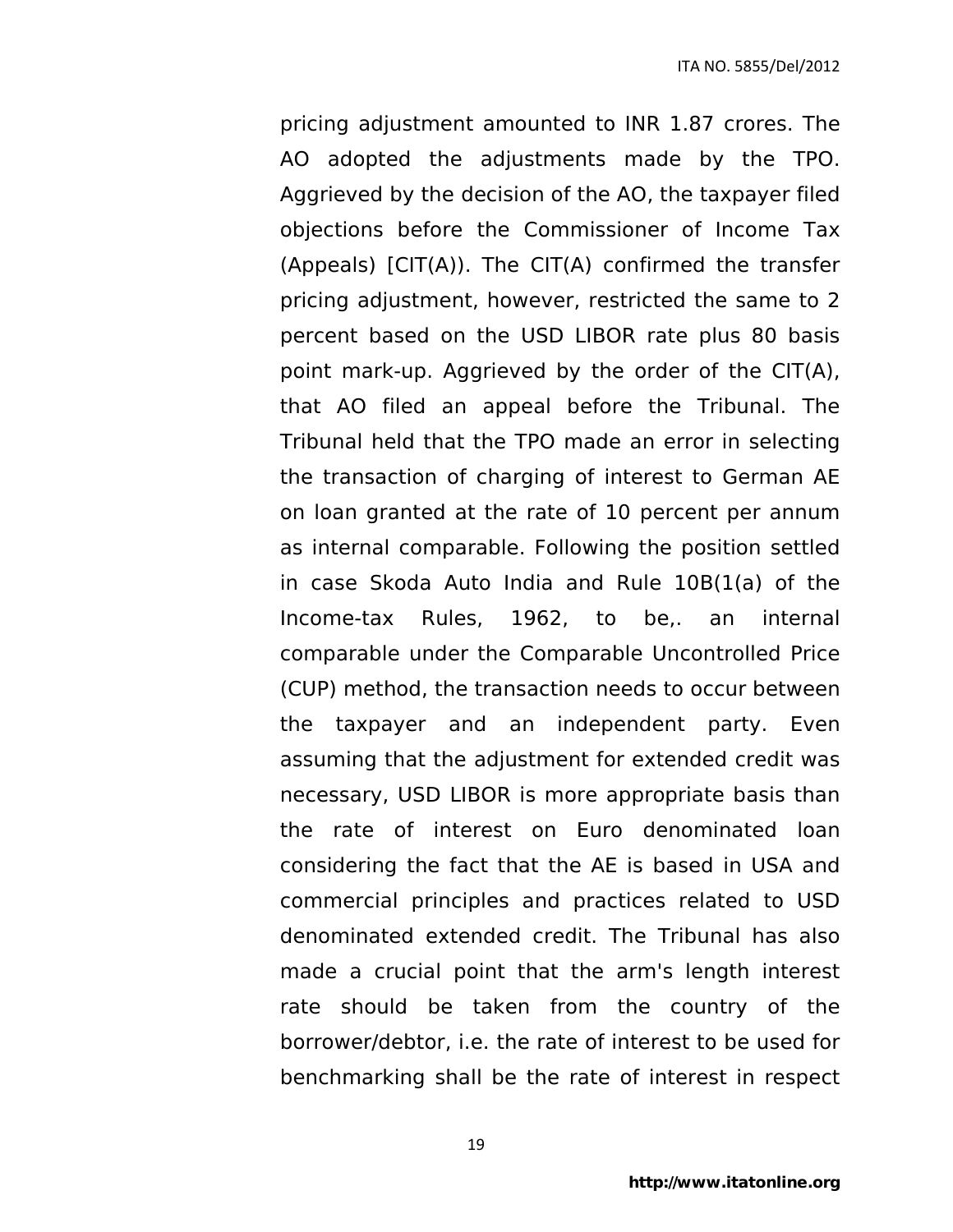of the currency in which the underlying transaction has taken place in consideration of economic and commercial factors around the specific currency denominated interest rate.

5.5 Mumbai Tribunal in the case of Tata Autocomp Systems Ltd. v. Asst. C.I.T. [2012] 21 taxmann.com 6 (Mumbai - Trib.) also held that lending or borrowing money between two associated enterprises comes within the ambit of international transaction and whether the same is at arm's length price has to be considered. The question of rate of interest on the borrowings is an integral part of arm's length price determination in this context. The fact that the loan has the RBI's approval does not put a seal of approval on the true character of the transaction from the perspective of transfer pricing regulation as the substance of the transaction has to be judged as to whether the transaction is at arm's length or not. Further, CUP is the most appropriate method for determining ALP in the present case. In this case the Tribunal held as below:

> "In the present case the AE is a German company. Eurobior rates are based on the average interest rates at which a panel of more than 50 European banks borrow funds from one another. There are different maturities, ranging from one week to one year. These rates are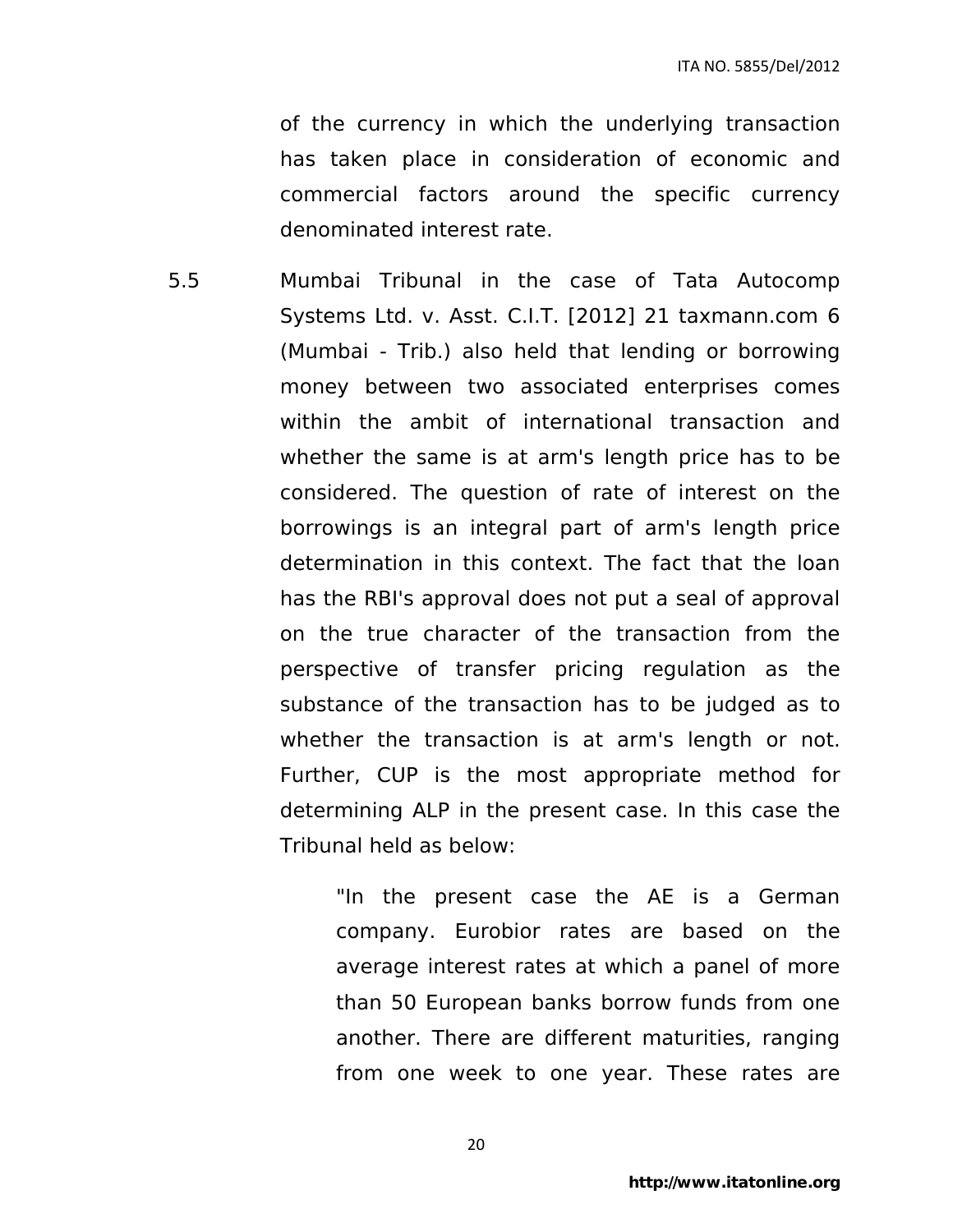considered to be the most important rate in the European money market. The interest rates do provide the basis for the price and interest rates of all kinds of financial products like interest rate swaps, interest rate futures, saving account and mortgages. We find that the RBI in respect of export credit to exporters at internationally competitive rates under the scheme of preshipment credit in foreign currency (PCFC) and Rediscounting of Export Bills abroad (EBR), has permitted banks to fix the rates of interest with reference to ruling LIB OR, EURO LIBOR or EURIBOR, wherever applicable and thereto appropriate percentage ranging from 1% to 2%. The reference to the said circular is at page -80 of the Assessee's paper book. In our view the claim of the Assessee to adopt EURIBOR rate as stated before the TPO is reasonable and deserves to be accepted. Following the ruling of the tribunal in the aforesaid cases, we are of the view that the claim made by the Assessee in this regard has to be accepted. The AO is directed to work out the TP adjustment accordingly.

- 6.0 DRP makes a wrong (reverse) comparison of a loan availed by Indian entity in India
- 6.1 The DRP has misdirected itself by observing that is Indian Currency. As is evident from the agreements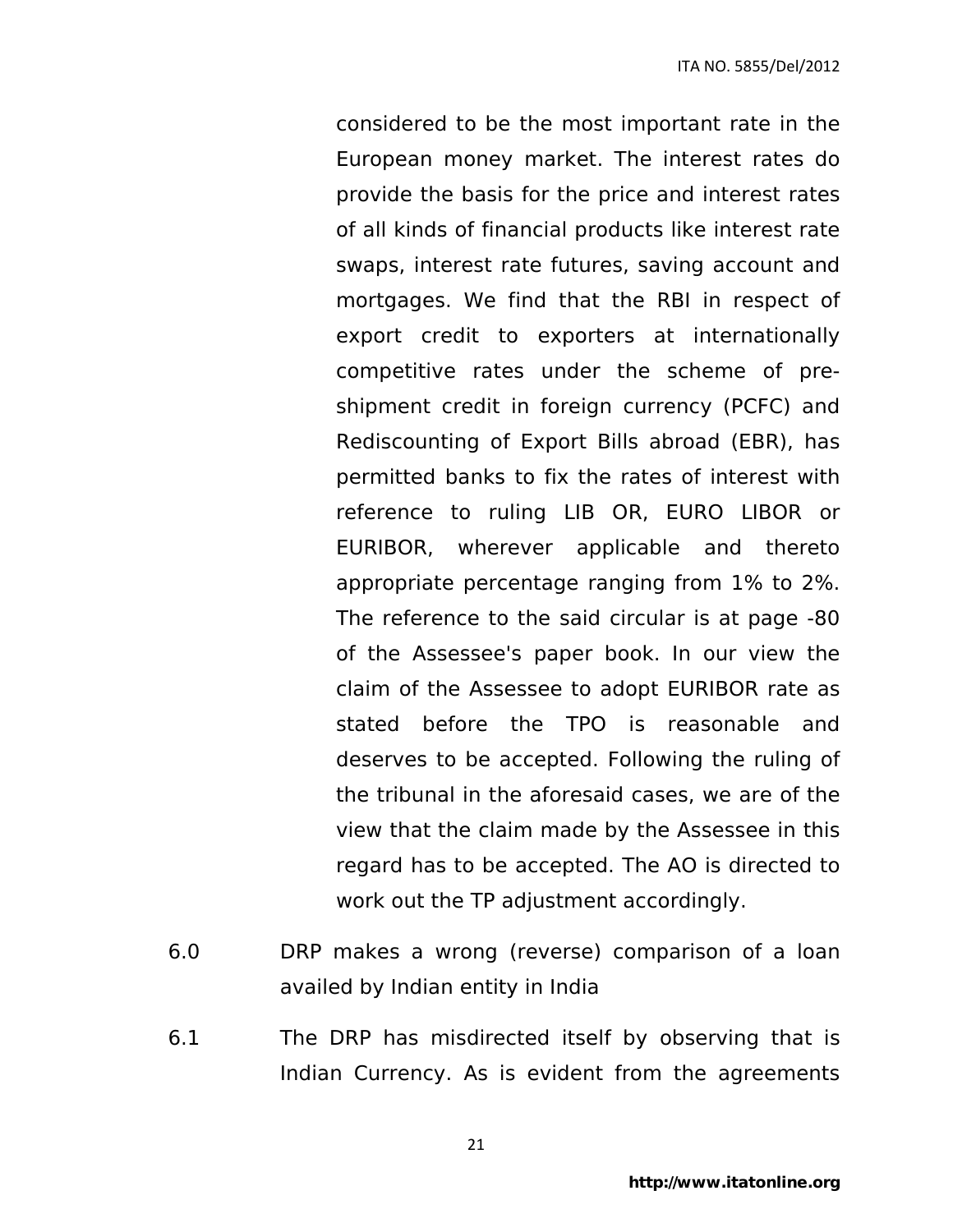(PB Page 162-167) the loan is in US \$ advanced to an entity even interest is to be computed in US\$. Thus the application of PLR of RBI which is a bench mark for interest rate in rupee and that too in India is not correct. The DRP instead of making the comparison with the comparables, made a comparison with the loan advanced in India by an entity in foreign currency ignoring that the comparison is to be made not of a loan in India but of loan in the US. The comparison was to be made with respect to interest rate prevalent in the US.

- 7. Assessee has availed loan at much lower rate from Citi Bank
- 7.1 In the present case, Cotton Natural (I) Pvt Ltd. has arrangements for loan with Citi Bank for less than 4% However, for the loan provided to its AEs, it has charged 4% p.a. interest (Page No. 162-167 of the Paper Book). Another company also had taken loan from Citi Bank at 4% (Page No. 179 onwards of the Paper Book shows interest rate of 3.37%. Hence both internal and external rate of interest is available. Applying the ratio, no adjustment was called for.
- 7.2 Labor Rate in March, 8 2.7088%

The LIBOR rate during the March 08 was 2.7088% and which being less than the interest charged by assessee no adjustment is required in ALP.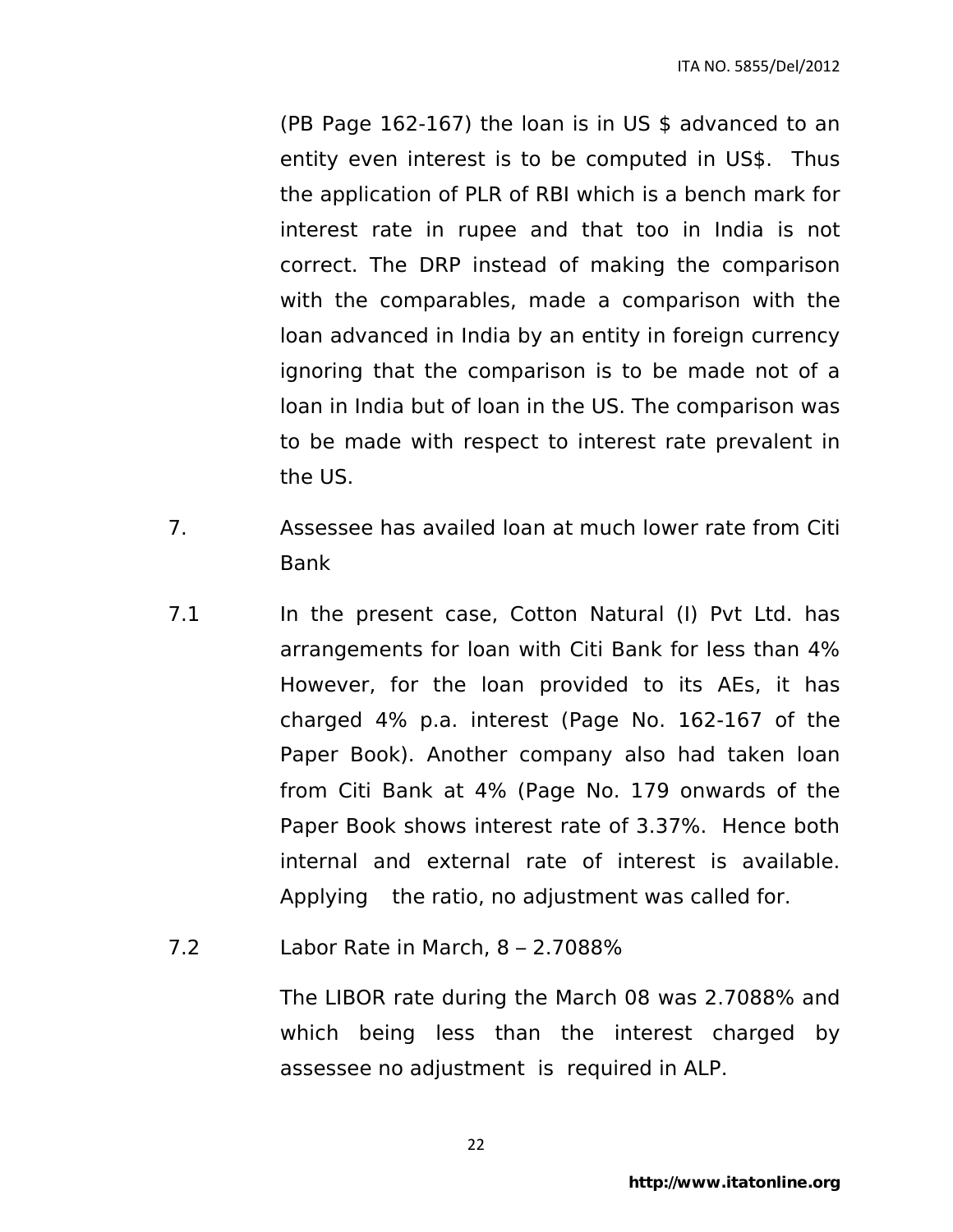- 8.0 The loan agreement with AE is entered into 2002 and 2003 with fixed rate of interest.
- 8.1 The assessee has entered into following loan transactions with its associated enterprises -

| AE                                            | Loan<br>amount | Date       | Rate<br>of<br>interes<br>t<br>(fixed) | <b>LIBOR</b><br>annual<br>average<br>rate<br>(relevan<br>month<br>t<br>ending) |
|-----------------------------------------------|----------------|------------|---------------------------------------|--------------------------------------------------------------------------------|
| <b>JPC</b><br>Eques<br>trian<br>Inc.<br>(USA) | \$1,50,000     | 13.04.2002 | 4%                                    | 2.613%                                                                         |
| <b>JPC</b><br>Eques<br>trian<br>Inc.<br>(USA) | \$50,000       | 7.09.2003  | 4%                                    | 1.286%                                                                         |
| <b>JPC</b><br>Eques<br>trian<br>Inc.<br>(USA) | \$50,000       | 7.9.2003   | 4%                                    | 1.286%                                                                         |

 8.2 The CUP method was chosen to bench mark interest received on loans. As per the transfer pricing study and the audit, the international transaction entered into by the assessee both in respect of sale of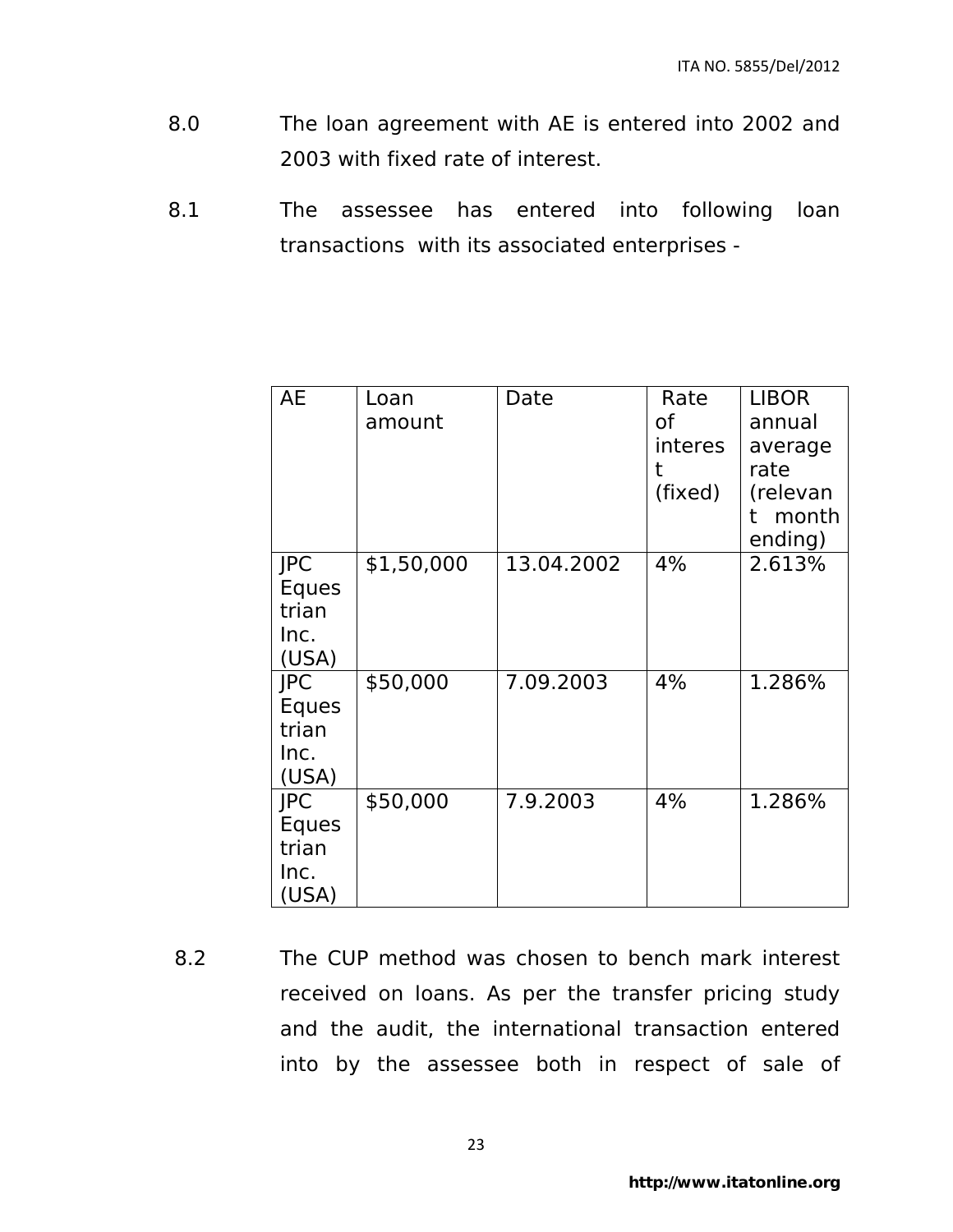apparels as well as interest of loan advanced to its subsidiary was found to be at arm's length.

8.3 The Agreement is for fixed rate of interest and when the agreement was entered into with AE, the L1BOR, which is the accepted by the Hon'ble Tribunal in all cases as the most suitable benchmark for judging ALM in case of foreign currency loans, was well below the rate fixed by the taxpayer in this case. The L1BOR for two years are given below:

## 1 Year USOR

| Month | 2002   | 2003   |
|-------|--------|--------|
| Jan   | 2.420% | 1.477% |
| Feb   | 2.496% | 1.368% |
| Mar   | 3.006% | 1.340% |
| Apr   | 2.613% | 1.362% |
| May   | 2.634% | 1.221% |
| Jun   | 2.251% | 1.201% |
| Jul   | 2.070% | 1.279% |
| Aug   | 1.943% | 1.471% |
| Sep   | 1.813% | 1.286% |
| Oct   | 1.664% | 1.455% |
| Nov   | 1.705% | 1.487% |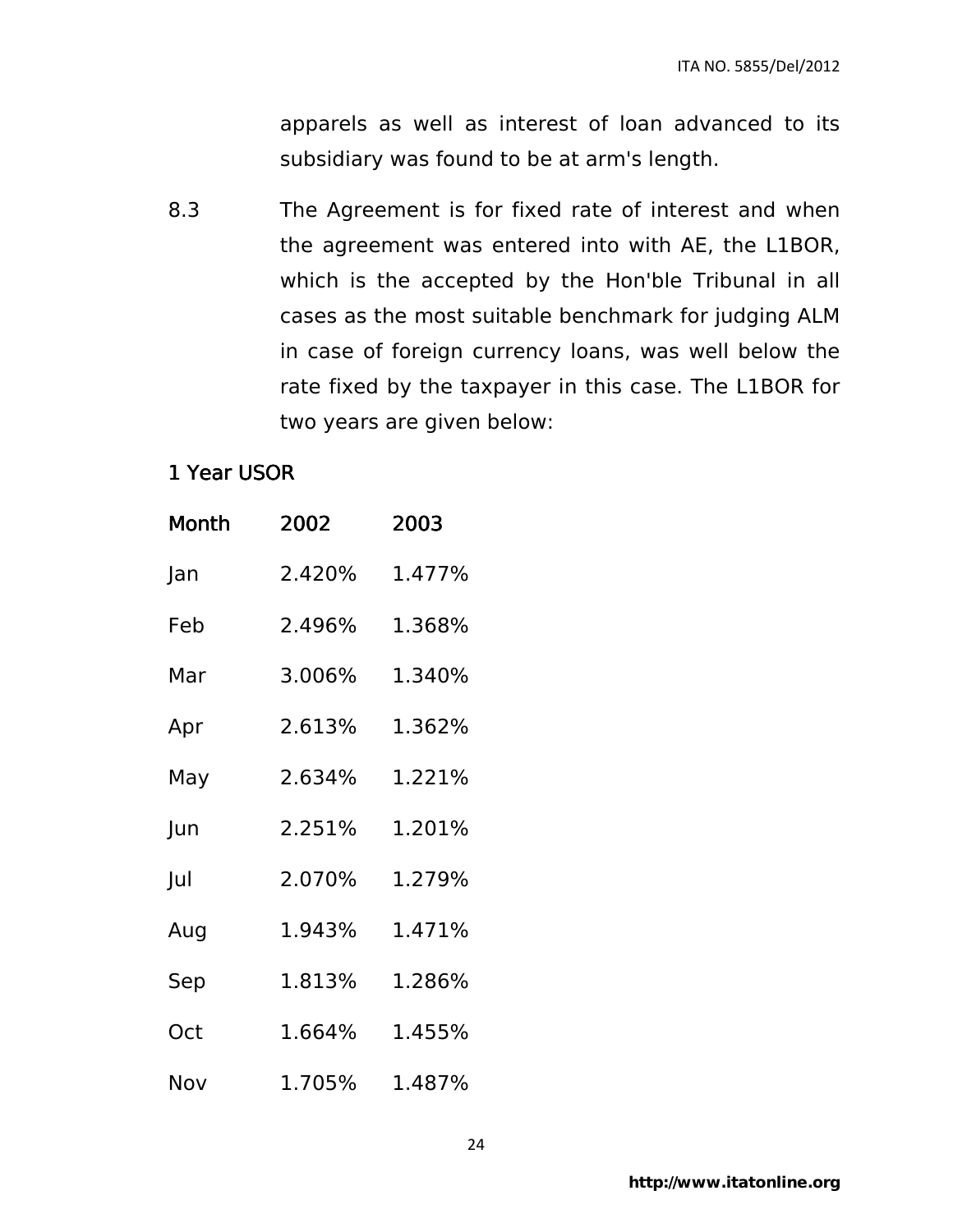Dec 1.447% 1.458%

- 8.4 At that time the rate of interest was declining. Hence it was in the best interest to go for fixed rate of interest. At that time, rate of interest was much less than 4% in USA for which comparable was also provided. In the present case, Cotton Natural (I) Pvt Ltd. has also arrangements for loan with Citi Bank for less than 4%. However, for the loan provided to its AEs, it has charged 4% p.a. interest. Another 'group company also had taken loan from Citi Bank at less than 4%. It is not the case of revenue that the agreement is SHAM or TAX AVOIDANCE agreement.
- 9.0 Loan Agreement is valid and can't be ignored.
- 9.1 Business is done through agreements and contracts. What is paid or what is received by the assessee is dependent on the terms of agreements. The question may arise as to whether the Assessing Officer has power to disregard the agreement and disallow any payment even if the same is as per the terms of agreement. The Supreme Court in Union of India v. D. N. Revri & Co. AIR 1976 SC 2257 have observed that a contract being a commercial document between the parties must be interpreted in such a manner as to give efficacy to the same rather than to invalidate it, and that it would not be right while interpreting a contract entered into between the two parties to apply the strict rules of construction which are ordinarily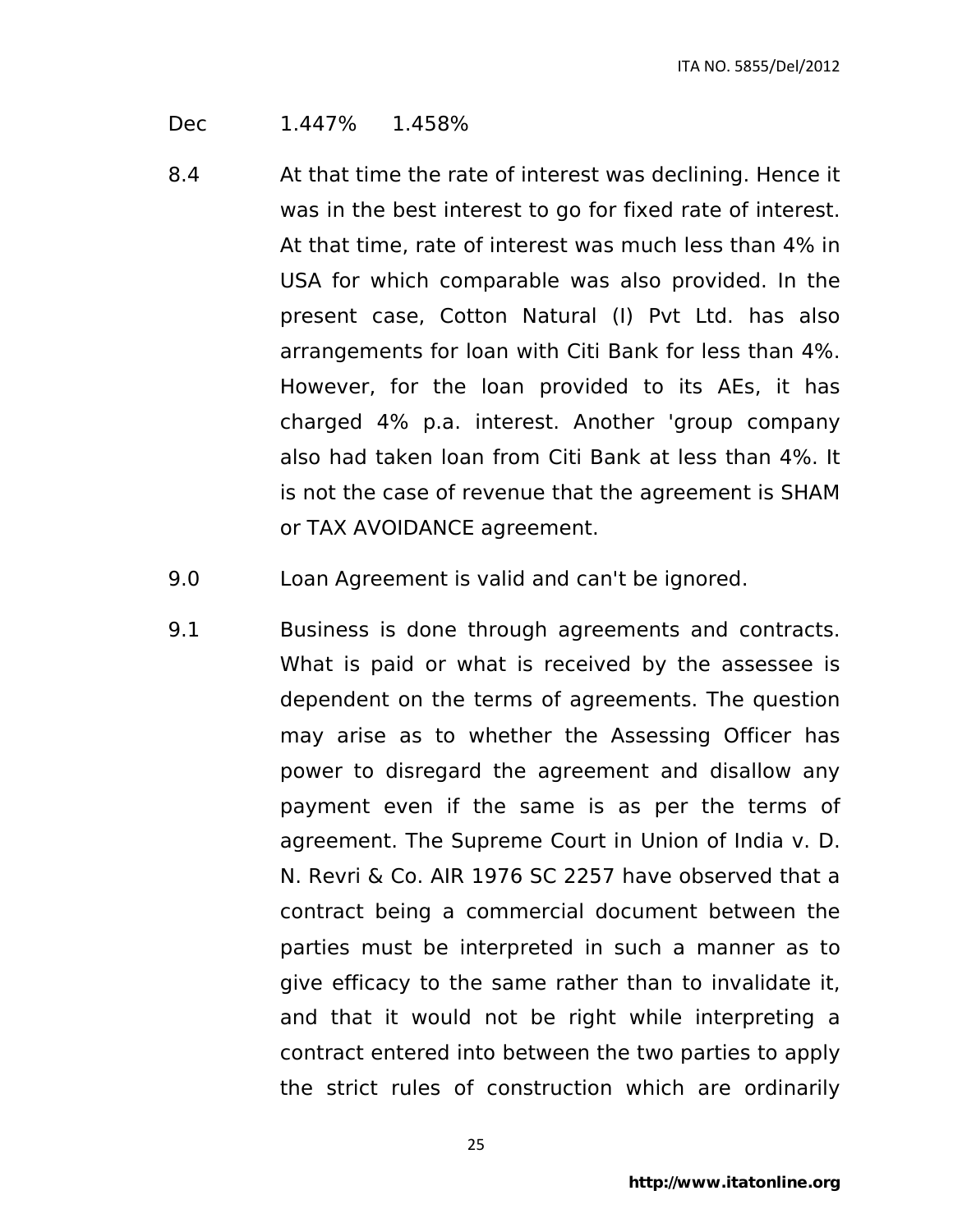applicable to a conveyance and other formal documents. The meaning of such a contract must be gathered by adopting a commonsense approach and it must not be allowed to be thwarted by a narrow, pedantic and legalistic interpretation.

- 9.2 In the case of Dharamvir Dhir v. CIT [1961] 42 ITR 7 (SC) the assessee entered into a coal raising contract and because of insufficient funds, he entered into an agreement with a trust to procure finance, and agreed to pay, in addition to interest, portion of the profits. The lender could withdraw its money at any time, and was not responsible for losses. The assessee showed the payment not in his 'profit and loss account', but in his 'profit and loss appropriation account'. The question was whether the payment was an expenditure of the assessee or whether the method of accounting showed that the assessee was only parting with the share of profits. The genuineness of the document had not been challenged. The Supreme Court held that the case had to be decided on the tenor of the document as it stood and in view of the circumstances of the case. Hence, the assessee was not parting with share of profits, but the payment made by it to the trust was an expenditure laid out wholly and exclusively for the purposes of business.
- 9.3 In CIT v. Motors & General Stores (P.) Ltd. [1967J 66 ITR 692 it was held by the Supreme Court that in the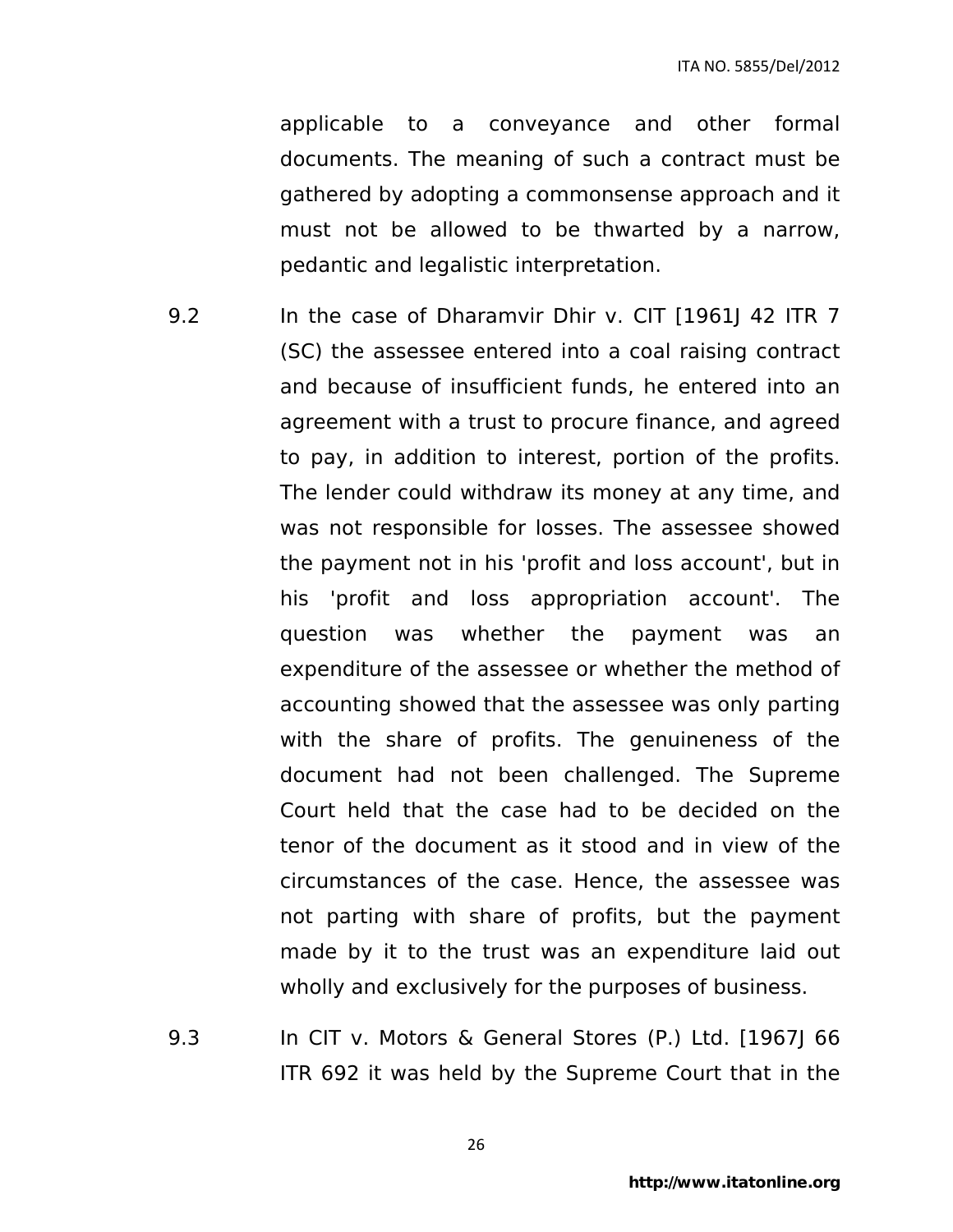absence of any suggestion of bad faith or fraud, the true principle was that the taxing statute had to be applied in accordance with the legal rights of the parties to the transaction. When the transaction is embodied in a document, the liability to tax depends upon the meaning and content of the language used in accordance with the ordinary rules of construction.

- 9.4 In CIT v. B.M. Kharwat [1969] 72 ITR 603 the Supreme Court again reiterated that the legal effect of a transaction cannot be displaced by probing into the substance of the transaction. It was further held that the taxing authorities were bound to determine the true legal relation resulting from a transaction, where the legal relation was recorded in a formal document or it had to be gathered from evidence and the conduct of the parties to the transaction.
- 9.5 Very recently in a landmark decision, Hon'ble Supreme Court in the case of Vodafone International Holdings B. V. vs. UOI [2012] 17 taxmann.com 202 (SC) held that when, it comes to taxation of a Holding Structure, at the threshold, the burden is on the Revenue to allege and establish abuse, in the sense of tax avoidance in the creation and/or use of such structure(s). In the application of a judicial anti-avoidance rule, the Revenue may invoke the "substance over form" principle or "piercing the corporate veil" test only after it is able to establish on the basis of the facts and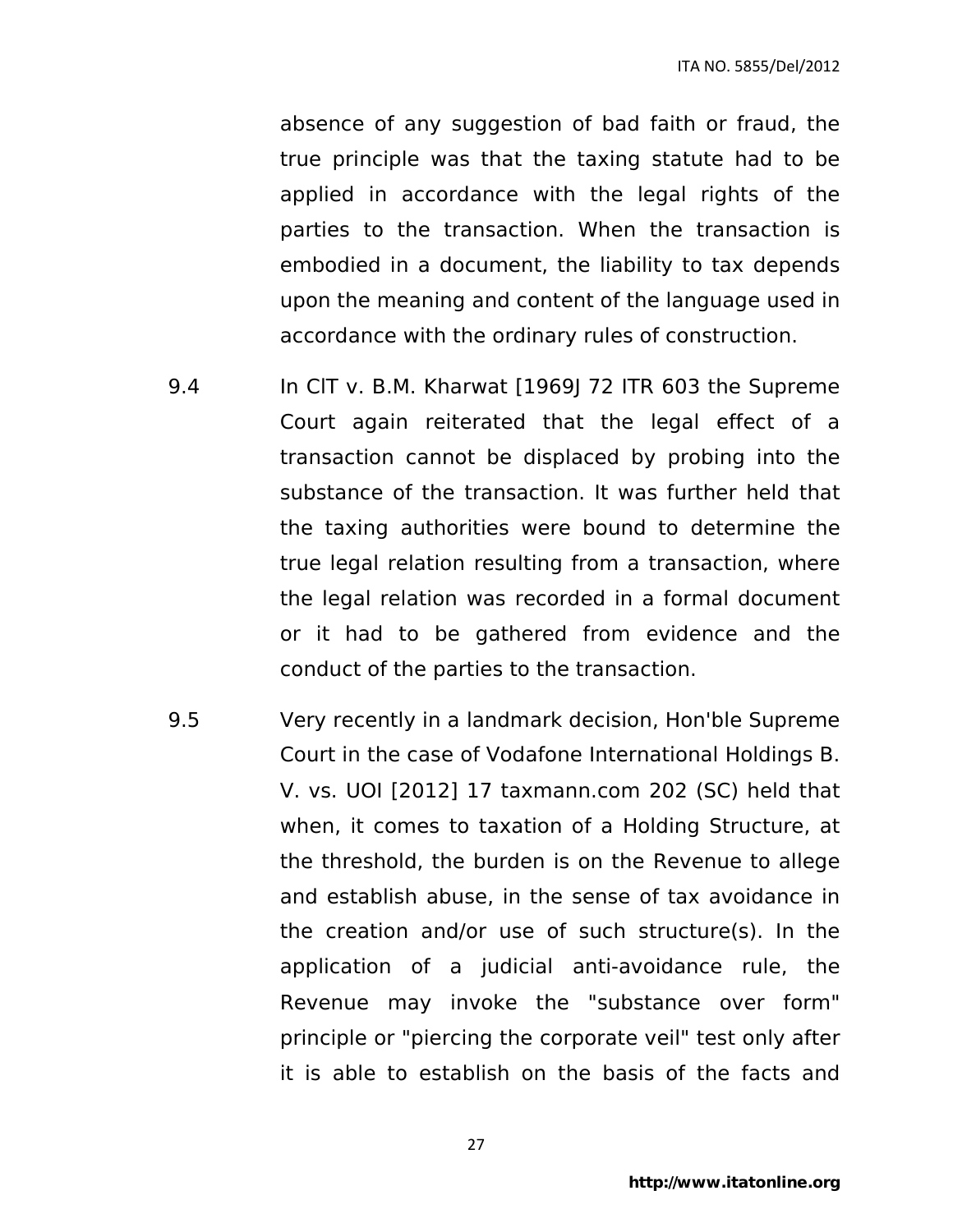circumstances surrounding the transaction that the impugned transaction is a sham or tax avoidant. To give an example, if a structure is used for circular trading or round tripping or to pay bribes then such transactions, though having a legal form, should be discarded by applying the test of fiscal nullity. Similarly, in a case where the Revenue finds that in a Holding Structure an entity which has no commercial/business substance has been interposed only to avoid tax then in such cases applying the test of fiscal nullity it would be open to the Revenue to discard such inter-positioning of that entity. However, this has to be done at the threshold. In this connection, one may reiterate the "look at" principle enunciated in W.T. Ramsay Ltd. case (supra) in which it was held that the Revenue or the Court must look at a document or a transaction in a context to which it properly belongs to. It is the task· of the Revenue/Court to ascertain the legal nature of the transaction and while doing so it has to look at the entire transaction as a whole and not to adopt a dissecting approach. The Revenue cannot start with the question as to whether the impugned transaction is a tax deferment/saving device but that it should apply the "look at" test to ascertain its true legal nature…..Applying the above tests, it can be said that every strategic foreign direct investment coming to India, as an investment destination, should be seen in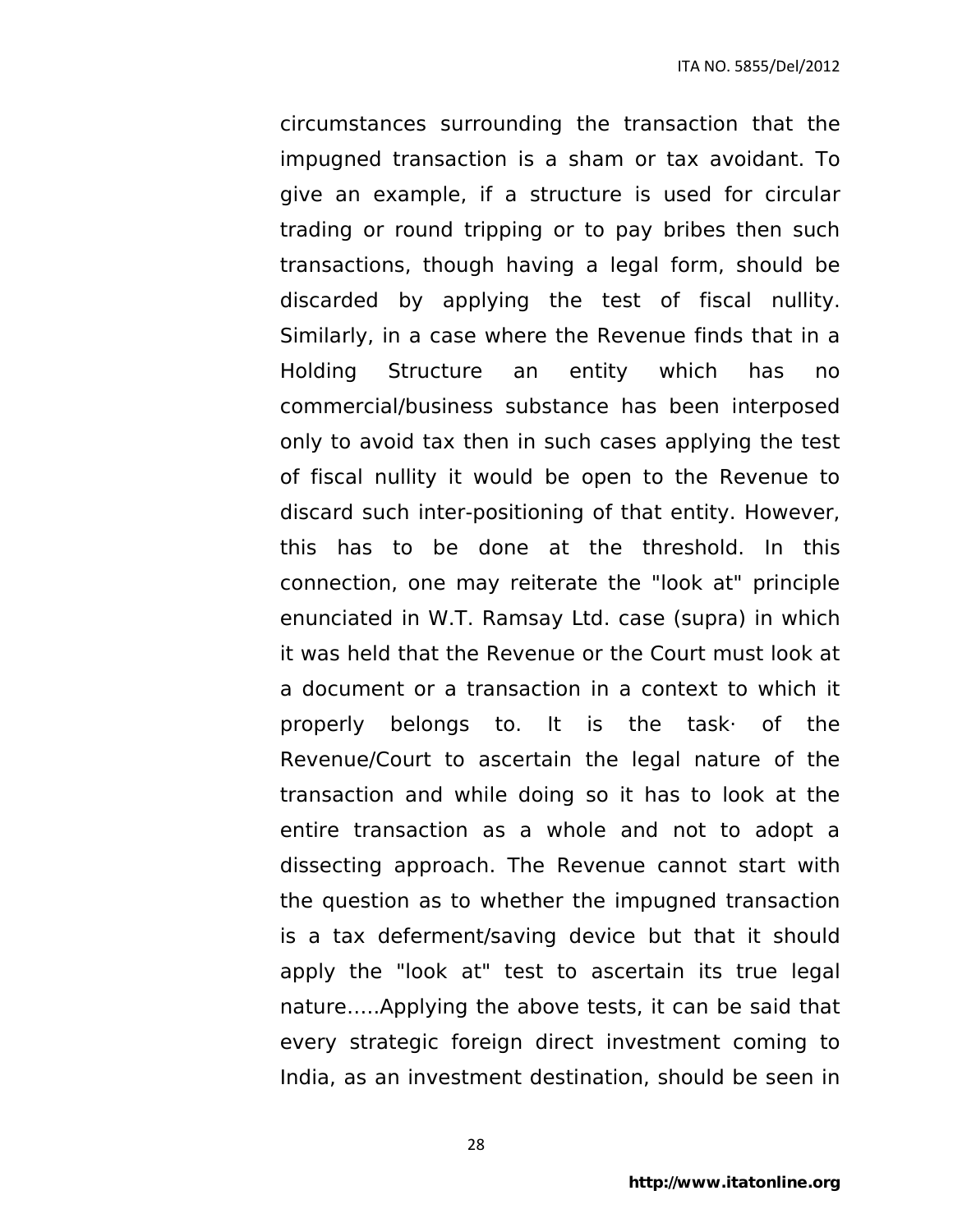a holistic manner. While doing so, the Revenue/Courts should keep in mind the following factors: the concept of participation in investment, the duration of time during which the Holding Structure exists; the period of business operations in India; the generation of taxable revenues in India; the timing of the exit; the continuity of business on such exit. In short, the onus will be on the Revenue to identify the scheme and its dominant purpose. The corporate business purpose of a transaction is evidence of the fact that the impugned transaction is not undertaken as a colourable or artificial device. The stronger the evidence of a device, the stronger the corporate business purpose must exist to overcome the evidence of a device.

#### 10.0 Assessee's profits are exempt under section 10B

10.1 In the case of Perot Systems TSI (India) Ltd. v. Dy. CIT [2010] 37 SOT 358/130 TTJ 685/5 ITR (Trib.) 106 (Delhi), on which the Ld. TPO put reliance, Hon'ble Delhi Tribunal held that lending or borrowing money between two associated enterprises comes within the ambit of international transaction and whether same is at ALP, has to be considered. It was held that not charging of interest on loan by assessee from AEs resulted in higher income in hands of AEs and income of assessee in India was reduced by corresponding amount. Hence, it made loan transaction in question violative of TP provisions as mentioned under section 92B and the contention of having actually not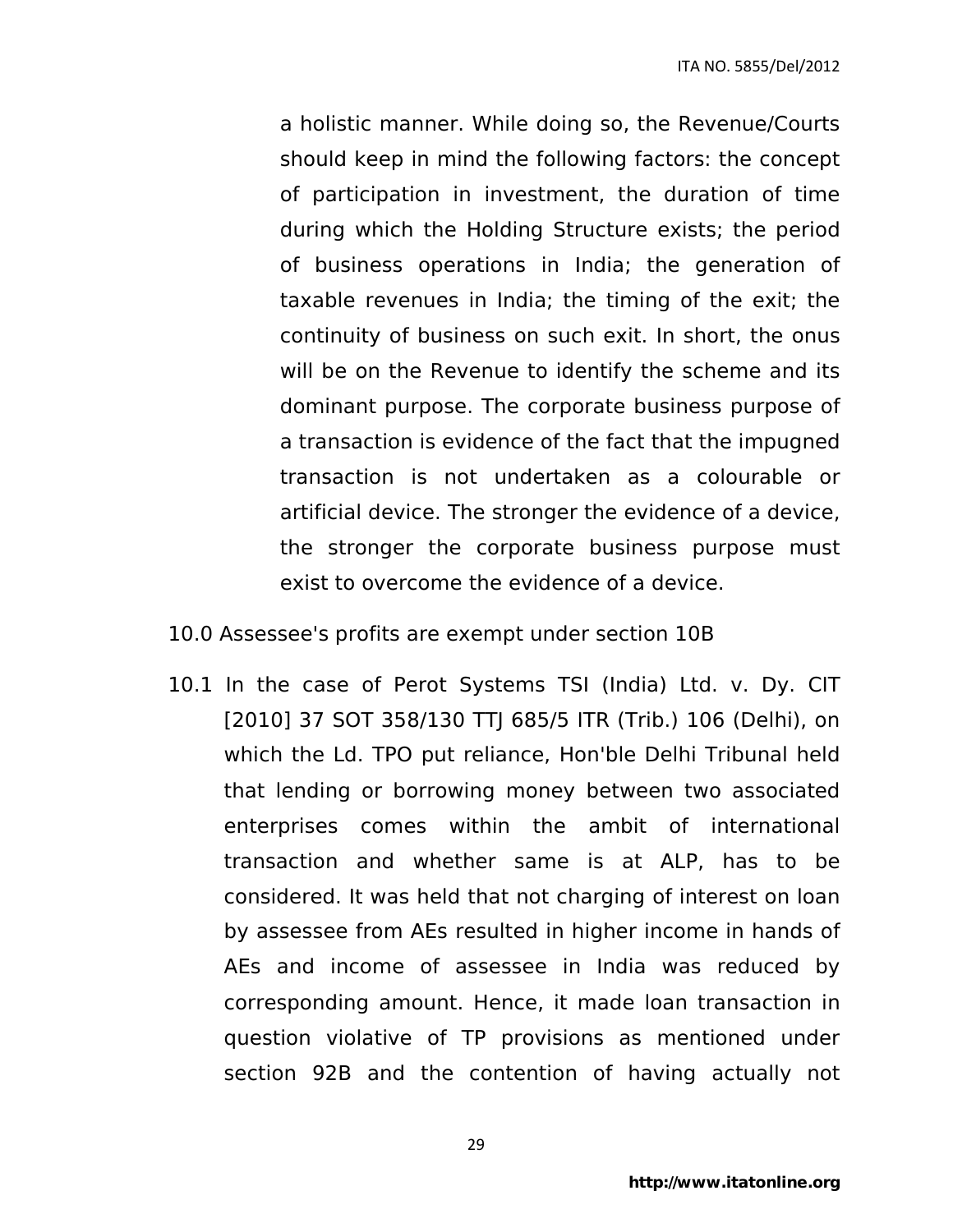earned any income could not come to the rescue of assessee.

10.2 In this case one of the arguments of the TPO was that one of the AEs was situated in a tax heaven and not charging of the interest by the assessee from the AEs, would result in higher income in the hands of the AEs, and the income of the assessee in India would reduce by the corresponding amount. Thus, this would bring down the overall tax incidence of the group by shifting profit from the Indian jurisdiction to Bermuda which was a tax heaven country with zero rate of tax on corporate profit.

Hence, as per Hon'ble Tribunal, it was a classic case of the violation of transfer pricing norms where profits were shifted to tax heavens or low tax regimes to bring down the aggregate tax incidence of a multinational group.

- 10.3 This is not the position in present case. While the substantial income of assessee is tax exempt u/s 10B, the AE is also not situated in tax heaven. There was no incentive to shift Indian income to AE.
- 10.4 Hon'ble Bangalore Tribunal in the case of Philips Software Centre (P.) Ltd. v. Asstt. CIT, Circle 12(2) [2008] 26 SOT 226 (Bang.) held that the basic intention behind introducing transfer pricing provisions in the Act is to prevent shifting of profits outside India and where an assessee is entitled to claim benefit under section 10A. transfer pricing provisions ought not to be applied. Hence, unless TPO/AO has established that assessee has manipulated prices to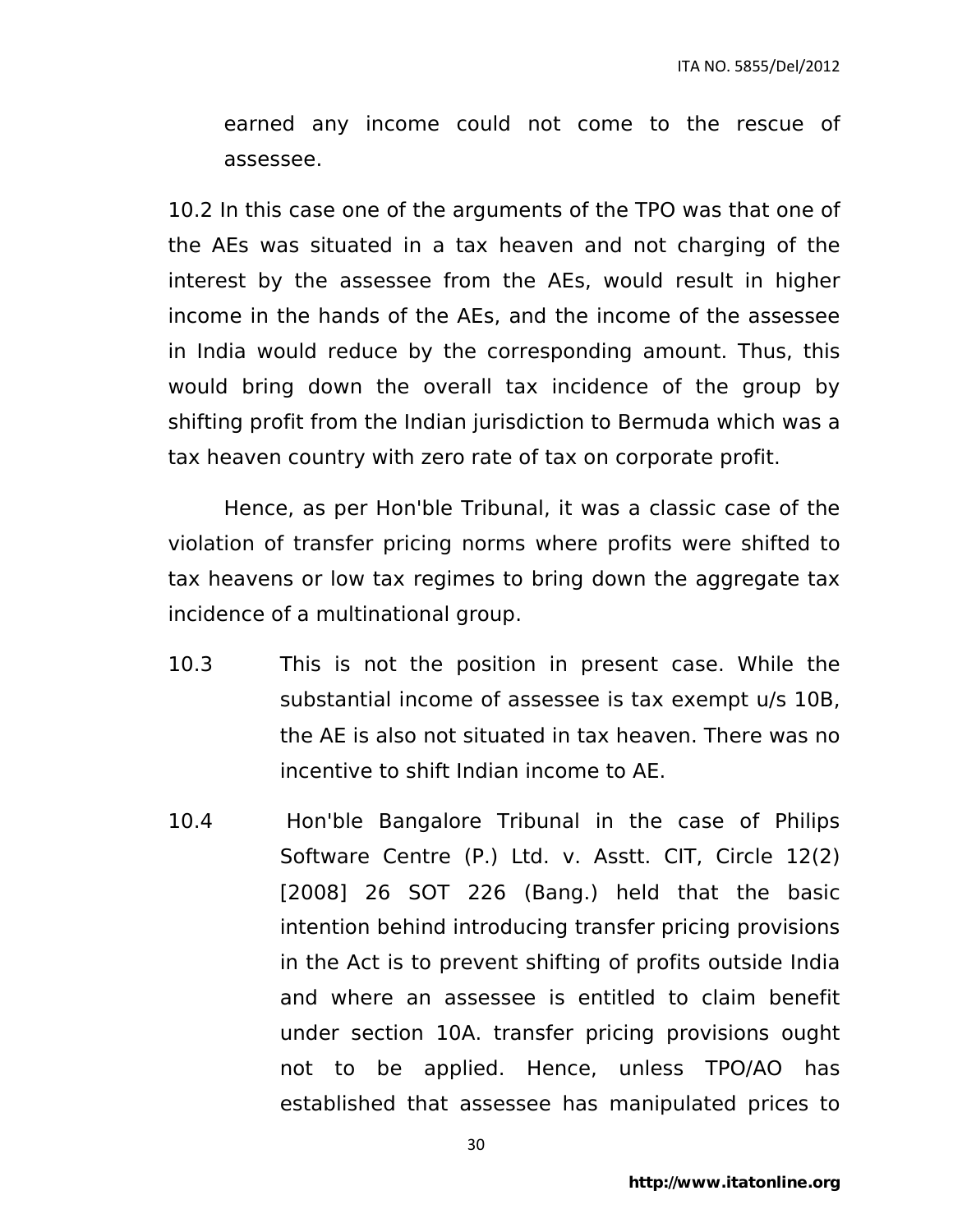shift profits outside India, as per CBDT Circular No. 14/2001, transfer pricing provisions ought not to be applied to such a case.

The assessee is not contesting that transfer pricing provisions are not applicable but only arguing that it has no intention to avoid taxes.

- 10.5 Hon'ble Mumbai Tribunal very recently in the case of ITO v. Zydus Altana Healthcare (P.) Ltd. [2011] 44 SOT 132 (Mum.), observed that the assessee's submission that its profits were 'exempt under section 10B carried lot of substance because the assessee was in no way benefited by charging 5 per cent mark-up as against 17.14 per cent fixed by the TPO because. in any view of the matter, the profits were exempt. The assessee had also pointed out that the profits by the AEs had been subjected to tax in the respective overseas jurisdiction and, therefore, there was no necessity for the assessee to transfer the profits to any overseas jurisdiction. This aspect should not have been lost sight of while examining the issue. In view of above, there was no infirmity in the order of the Commissioner (Appeals) and, accordingly, the same was to be upheld.
- 10.6 In the present case also, the assessee's substantial profits are exempt under section 10B and AEs are not situated in tax heavens but in US where the tax rates are at par with India or may be more than that.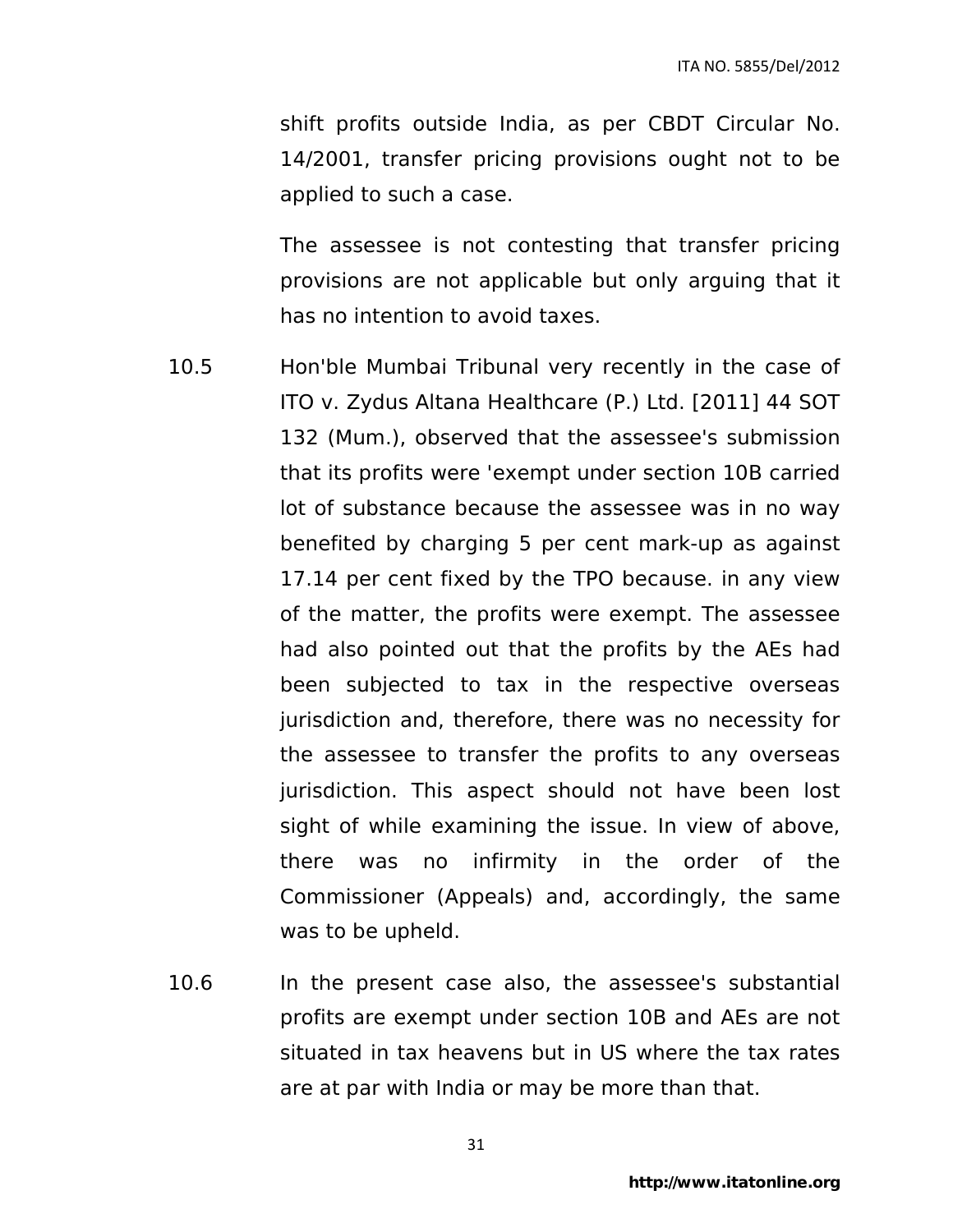10.7 As per the CBDT Circular (Circular No. 12/2001, DATED 23-8-2001), the intention underlying the provision is to prevent avoidance of tax by shifting taxable income to a jurisdiction outside India by an associate enterprise controlling the prices charged in intra-group transactions. The CBDT circular explains the objective of this provision in following manner:

> "The new provision is intended to ensure that profits taxable in India are not understated (or losses are not overstated) by declaring lower receipts or higher outgoings than those which would have been declared by persons entering into similar transactions with unrelated parties in the same or similar circumstances. The basic intention underlying the new transfer pricing regulations is to prevent shifting out of profits by manipulating prices charged or paid in international transactions, thereby eroding the country's tax base. The new section 92 is, therefore, not intended to be applied in cases where the adoption of the ALP determined under the regulations would result in a decrease in the overall tax incidence in India in respect of the parties involved in the international transaction.

10.8 Hence, erosion of Indian tax base is one of the prime objectives behind insertion of new TP Provisions. In the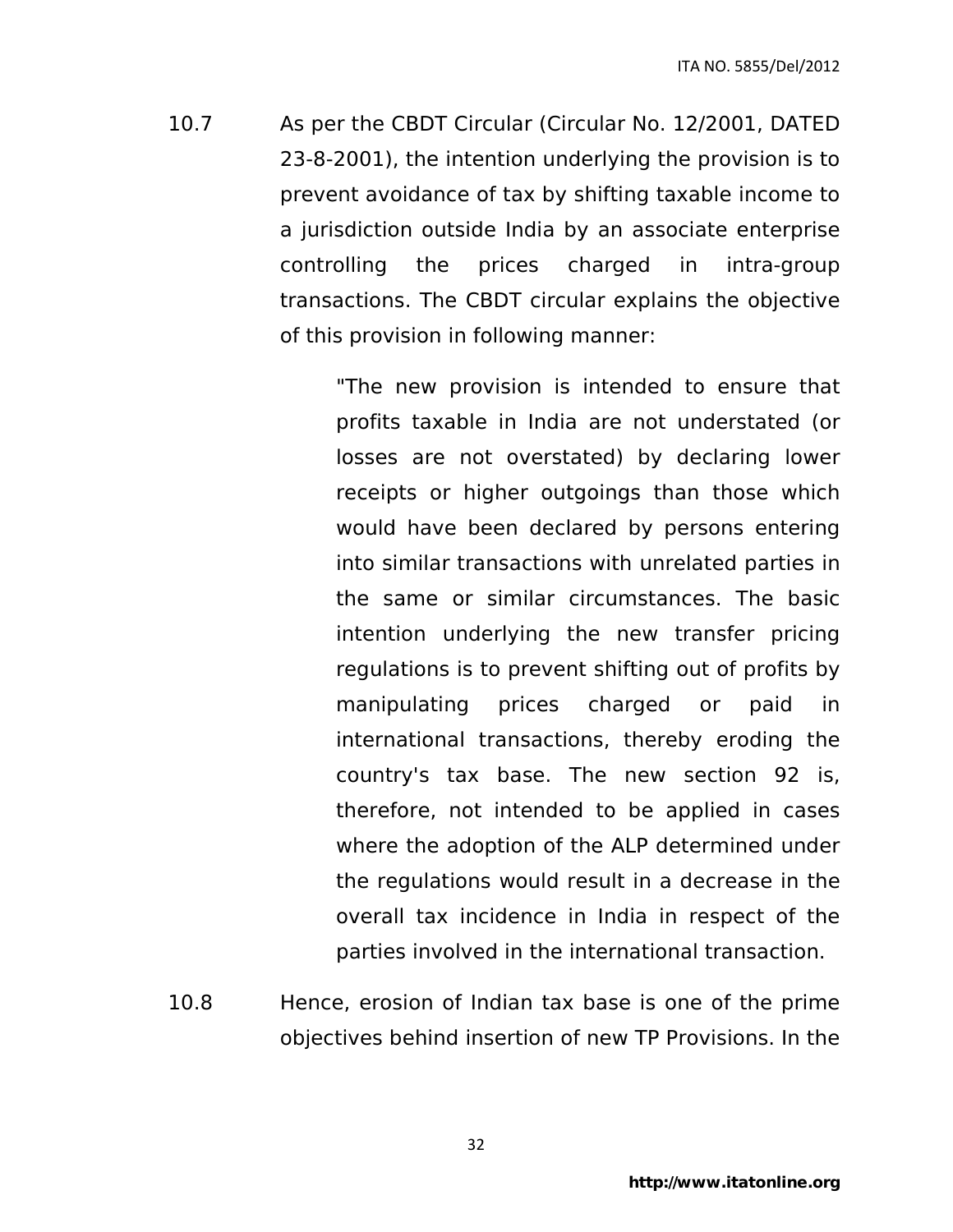present case, as discussed above, there is no erosion of tax base in India."

10. Ld. Departmental Representative relied upon the order of TPO and the DRP.

11. We have carefully considered the submissions and perused the records, we find that the assessee company in this case is a leading manufacturer of rider apparel. Assessee entered into international transaction as under:-

| Equestrian Apparel sold to JPC Equestrian Inc | ₹48191540/-    |
|-----------------------------------------------|----------------|
| Loan provided to JPC Equestrian Inc           | $10,50,000$ \$ |

12. As per the TP document, CUP method has been chosen to bench mark the sale of apparel as well as interest received on loan. The TPO accepted the assessee's submission qua sale of apparel that the same was at arms length. As regards interest the assessee mentioned that it has received interest at a rate of 4% which was comparable with the export packing credit rate obtained from independent banks in India. The TPO was not in agreement with the above contention of the assessee. He observed that it is to be seen that what the assessee would have earned by giving loans in the Indian market. He noted that lending or borrowing is not one of the main business of the taxpayer. He opined that what is to be considered is the prevalent interest that could have been earned by advancing a loan to an unrelated party in India with the same financial health as that of the tax payer's subsidiary. The TPO further observed that the taxpayer has not submitted the financial of the subsidiary, hence the financial healthy of the subsidiary cannot be judged. The TPO further noted that while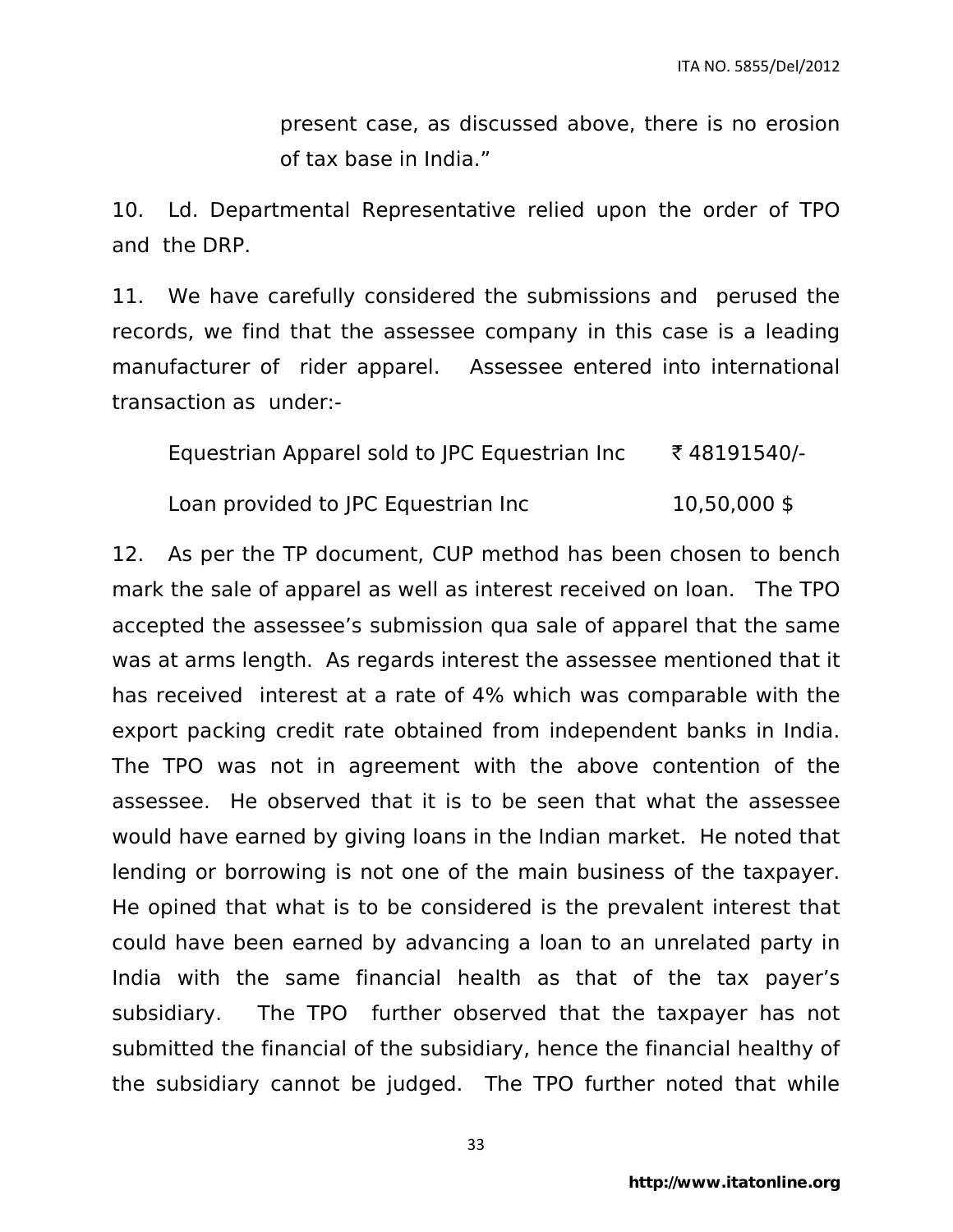deciding the interest rate that may be charged on receivables from AE's, Libor rate for calculating interest is not proper. He opined that instead of US rate, Indian rate is to be adopted. He observed that an independent person in India would expect the maximum return on its investment, and if the lending rate is higher in Indian currency then he would not lend in foreign currency where the lending rate is not so attractive. The TPO further noted that it should not be forgotten that, had the AE of the assessee company would have got loan from any bank or financial institution in the place of residency at Libor rate, then why it did not avail of loan at such a rate. Assessing Officer observed that, no company in India would like to invest in the form of loan outside India and that also without security as the interest returns in India would be higher than those prevailing in developed markets. Finally, Assessing Officer held that interest rate at 17.26% would be fair and reasonable.

13. Before the DRP assessee inter-alia contended that comparison has to be made with respect of advance or loan in USA and not based on Indian conditions. The comparison could also be with rate of interest being paid by the multinational companies or banks in respect of money borrowed from India. However, the DRP agreed with TPO's point of view. But, it held that further addition on account of security is not needed. It opined that Arm's length interest rate may be taken as the PLR of RBI for the financial year 2007-08. In accordance with the above decision, the TPO adopted 13.25% as the rate of arms length interest rate.

14. We note that CUP method is the most appropriate method in order to ascertain arms length price of the international transaction as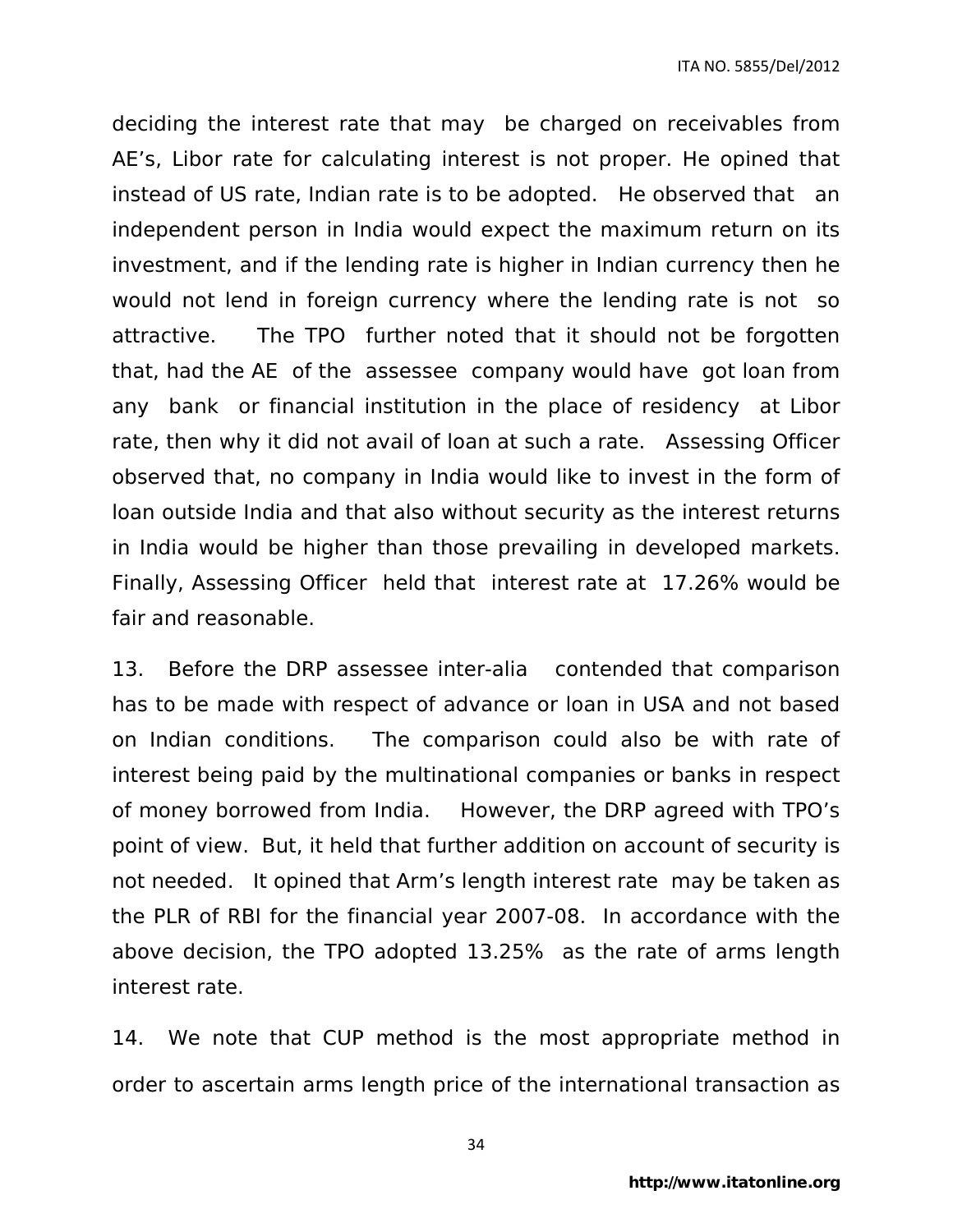that of the assessee. We agree with the assessee's contention that where the transaction was of lending money in foreign currency to its foreign subsidiaries the comparable transactions, therefore, was of foreign currency lended by unrelated parties. The financial position and credit rating of the subsidiaries will be broadly the same as the holding company. In such a situation, domestic prime lending rate would have no applicability and the international rate fixed being LIBOR should be taken as the benchmark rate for international transactions.

15. The above view is duly supported by following case laws relied upon by the assessee's counsel. In Siva Industries and Holding Ltd. vs. ACIT Supra it was held by ITAT that the assessee had given the loan to the associate enterprise in U.S. dollars, and in such a situation when the transaction was in foreign currency, and the transaction was an international transactions, then the transaction would have to be looked upon by applying the commercial principles in regard to international transactions. In such a situation domestic prime lending would have no applicability and the international rate fixed being LIBOR rate would have to be adopted.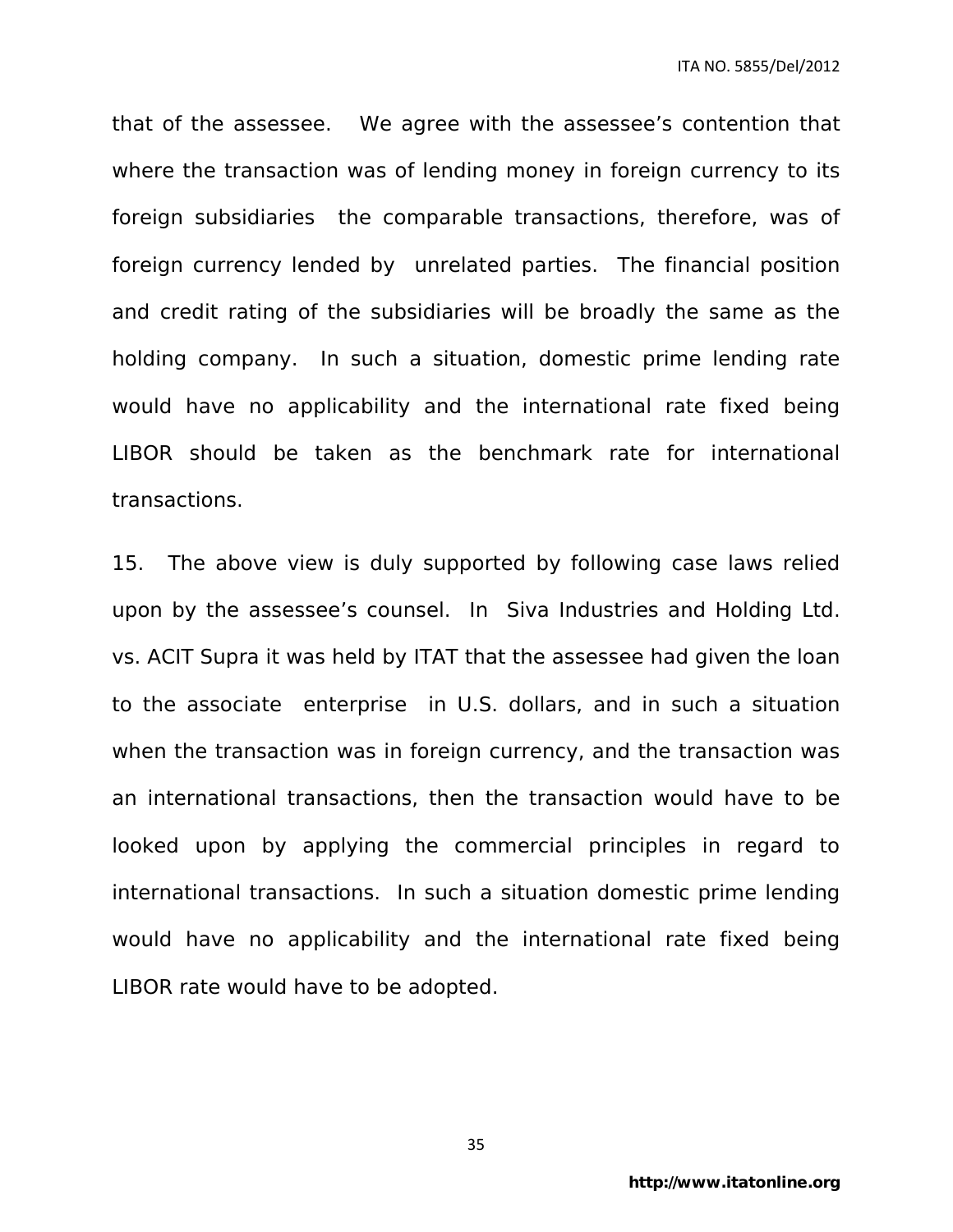16. Similar view as above was expressed by the ITAT in the case of M/s Four Soft Ltd., Hyderabad vs. DCIT Supra, Dy. C.I.T. vs. Tech. Mahindra Supra, Tata Autocomp Systems vs. ACIT Supra.

17. We further note that assessee has arrangement, for loan with Citi Bank, for less than 4%. However, for loan provided to its AE's it has charged 4% p.a. interest. Hence, adjustment suggested by the TPO is not warranted.

18. We further note that assessee's profits are exempt u/s. 10B. Hence, there is no case that assessee would benefit by shifting profits outside India. This view is supported by Bangalore Tribunal decision in this case Philips Software Centre P Ltd. vs. ACIT Supra and Mumbai Tribunal in the case of I.T.O. vs. Zydus Altana Health Care P Ltd. Supra.

19. We further note that in this case the loan agreement was for fixed rate of interest. The LIBOR has been accepted in decision referred above as the most suitable bench mark for judging Arms' length price in case for foreign currency loan. Hence, adjustment as made by the TPO is not warranted.

20. In the background of the aforesaid discussions and precedents, we hold that the rate of interest charged by the assessee for the loans